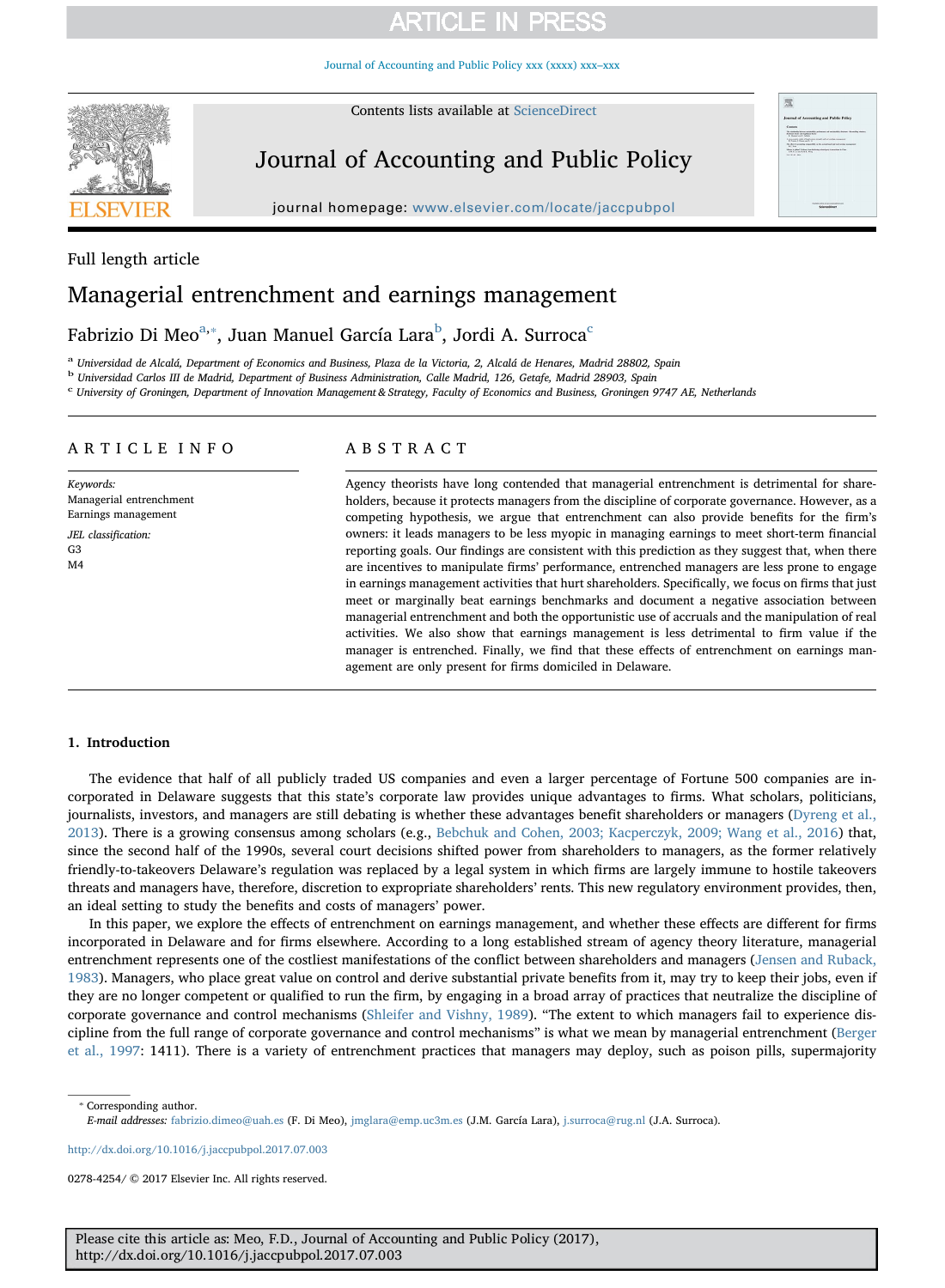### F. Di Meo et al. *Journal of Accounting and Public Policy xxx (xxxx) xxx–xxx*

amendments, antitakeover devices, staggered boards, or golden parachutes ([Gompers et al., 2003\)](#page-15-3). Other authors (e.g., [De Miguel](#page-15-4) [et al., 2004\)](#page-15-4) show that intermediate levels of managerial ownership also act as a takeover deterrence mechanism that promotes managerial entrenchment. The use of these practices reduces the probability of the firm to be taken over—and, thus, to receive valuable offers that may benefit shareholders [\(Pound, 1987; Ambrose and Megginson, 1992](#page-15-5))—and the manager to be subsequently dismissed, which explains why CEO tenure has been used by different authors as a proxy for managerial entrenchment ([Fredrickson](#page-15-6) [et al., 1988; Shen, 2003](#page-15-6)). For these reasons, CEOs' strategies to entrench themselves, such as antitakeover devices ([Williamson, 1975;](#page-15-7) [Jensen, 1988; Ambrose and Megginson, 1992](#page-15-7)) and manager-specific investments [\(Shleifer and Vishny, 1989](#page-15-2)), are regarded as important sources of expropriation of shareholders' wealth and inefficient allocation of firms' resources.

However, a competing, yet less developed stream of research in the agency theory literature states that CEOs' entrenchment aligns managers' interests with those of shareholders under certain circumstances. [Stein \(1989\)](#page-15-8), for example, argues that CEOs that are not entrenched and that, therefore, are under market pressure, tend to behave "myopically" by providing signals of the firm efficiency to the stakeholders through short-term value increases. Thus, market-pressured managers are more likely to choose projects that yield short-term results, at the expense of long-term investments that are expected to provide higher benefits in the long run. The adoption of entrenchment practices may therefore reduce such pressure on the short-term in favor of more value-generating long-term investments. [Pugh et al. \(1992\)](#page-15-9), for example, show that the level of capital expenditures and R & D investment, which are mainly longterm investments, increased subsequent to the adoption of anti-takeover provisions.

Taking these differing perspectives into account, the present study contributes to this discussion on the consequences of entrenchment for shareholders by analyzing a facet of the agency problem left unexplored in existing literature: the quality of accounting information. We argue that, in the presence of incentives to manipulate firms' performance, more entrenched CEOs are less likely to engage in earnings management practices to achieve short-term objectives. Contrarily, market-pressured CEOs, to appear better able before the eyes of the stakeholders and secure their jobs, are more likely to opportunistically use accruals and/or make inefficient operational decisions to make stakeholders believe that the firm is more profitable and/or more valuable than it really is. We therefore predict that entrenchment will reduce the opportunistic use of accruals as well as the manipulation of real activities when there are incentives to achieve short-term financial reporting goals, such as meeting/beating earnings benchmarks. We also argue that managerial entrenchment leads to earnings management practices that are less detrimental to firm value. This occurs as we expect that entrenched CEOs manipulate earnings in a less opportunistic way because they are more concerned about future firm value than non-entrenched CEOs. As a consequence, entrenched managers are more likely to use the flexibility inherent in accruals and in operational decisions to inform stakeholders about future performance, and not to obfuscate current performance at the expense of decreasing firm value.

Through the comparison between the firms incorporated in Delaware and the firms domiciled elsewhere, our study provides important public policy implications. In particular, our comparative analysis of the effects of entrenchment on earnings management in Delaware vis-à-vis the rest of states can shed new light on the debate about whether Delaware corporate law favors managers or shareholders. If Delaware law reduces shareholder wealth because it increases agency costs, as [Bebchuk and Cohen \(2003\)](#page-14-0) documents empirically, new federal legislation should be enacted to defend the interests of shareholders. On the contrary, if Delaware law protects managers from the capital market's myopia, it may be in the interest of shareholders of companies incorporated elsewhere to adopt the legal regime of Delaware, as the findings of [Daines \(2001\)](#page-14-2) suggest.

Using a large US sample for the period 1992 to 2011, we find results that support our expectations: when firms just meet or marginally beat earnings benchmarks, CEOs' entrenchment is negatively associated with both accruals-based and real earnings management to increase current income. We also find that earnings management is less detrimental to firm value when CEOs are more entrenched. These results are consistent with earnings management being used in a less opportunistic and more informative way by more entrenched managers. These two effects only appear, though, when we consider firms domiciled in Delaware. When we run our tests on the pool of firms domiciled in other states, we do not find significant results. We also replicate our main tests using a propensity score matched sample (as firms with entrenched and non-entrenched managers can be different per se in performance and earnings management incentives), and the inferences are not affected.

Our results contribute to prior research in several ways. First, we contribute to the research on the consequences of entrenchment. While most of prior literature shows that entrenchment is detrimental for shareholders (among many others: [Morck et al., 1988;](#page-15-10) [McConnell and Servaes, 1990; Claessens et al., 2002; Masulis et al., 2009; Gompers et al., 2010\)](#page-15-10), several voices also claim that entrenched managers feel less pressured by capital markets given their lower career concerns [\(Stein, 1989](#page-15-8)). These lower pressures lead, in turn, to reduced myopic behavior. Consistent with this view that entrenchment reduces myopic behavior, we find that entrenched managers in Delaware firms engage less in earnings management (either through accruals or through real activities) to meet or marginally beat earnings benchmarks. We are aware of only two papers that offer related evidence: [Zhao and Chen \(2009\)](#page-15-11) and [Zhao et al. \(2012\).](#page-15-12) In [Zhao and Chen \(2009\)](#page-15-11) they find that earnings management decreased after the passage, in several US states during the 1980s, of second generation takeover laws, and that the effects of these laws on earnings management were short-lived. In [Zhao et al. \(2012\)](#page-15-12) they focus on a very specific governance variable (staggered boards) and analyze its effect on real earnings management. We add to these two studies taking a more holistic approach, with wider measures of entrenchment, and showing that managerial decisions to influence financial reporting outcomes (either through accruals or through real operations) vary with entrenchment, that entrenchment moderates the impact on firm value of these earnings management practices, and that the impact of entrenchment differs across states.

We also contribute to the literature on the effects of accruals-based and real earnings management. Regarding accruals-based earnings management, early research by [Holthausen \(1990\), Subramanyam \(1996\)](#page-15-13) and [Guay et al. \(1996\)](#page-15-14) argues that accruals-based earnings management is not necessarily negative, as it might be informative. While most of the subsequent literature has focused on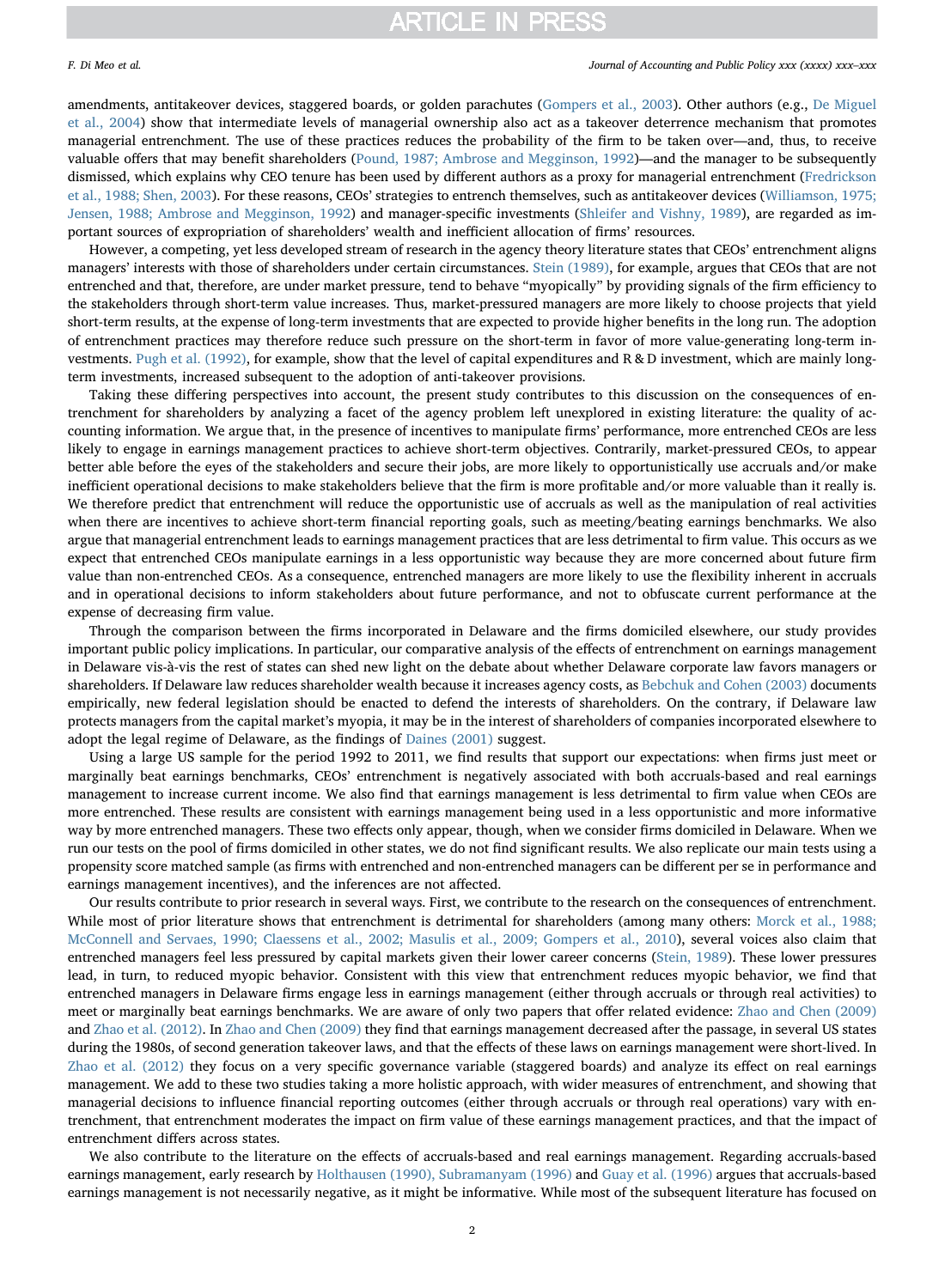the negative effects of accruals-based earnings management for shareholders, there is also evidence that in some instances accrualsbased earnings management can be informative. In particular, [Louis and Robinson \(2005\)](#page-15-15) show that, in combination with other information sources, abnormal accruals are informative. We contribute to this stream of research showing that entrenched managers in firms domiciled in Delaware are less likely to make accrual choices that decrease future firm value. We interpret this evidence as consistent with entrenched managers making informative instead of opportunistic accrual choices.

Regarding real earnings management, while [Bhojraj et al. \(2009\)](#page-14-3) find that firms that use real earnings management to meet or beat targets perform worse in the future, [Gunny \(2010\)](#page-15-16) shows the opposite, that real earnings management in the context of benchmark beating is informative and leads to improved subsequent performance. We contribute to this literature showing that, at least for Delaware firms, entrenchment reduces the use of real earnings management to meet or beat earnings targets, and that, whenever it is carried out by entrenched managers, it seems to be informative, rather than opportunistic, as it is associated with increased future firm value.

The remainder of the paper is organized as follows: Section [2](#page-2-0) defines the two earnings management practices that we consider. Section [3](#page-3-0) develops the hypotheses. Section [4](#page-4-0) describes the data and the research design. Section [5](#page-7-0) reports the results. Finally, Section [6](#page-13-0) concludes.

### <span id="page-2-0"></span>2. Earnings management practices

In our analysis about the effects of managerial entrenchment on earnings management practices, we focus on two types of earnings management: the opportunistic use of accruals to increase current earnings, and real activities manipulation to increase current earnings. The basic characteristics of these earnings management practices are described in the next subsections.

### 2.1. The opportunistic use of accruals

Because accrual accounting is based on assumptions and estimates, CEOs can use accruals to mislead users of financial statements ([Jones, 1991; Dechow and Dichev, 2002](#page-15-17)). [Walker \(2013\)](#page-15-18) provides an excellent literature review highlighting the different managerial incentives to manage earnings, and the expected negative consequences of earnings management for firm value.

In our study, we focus on earnings management to meet or marginally beat earnings benchmarks. In particular, in our main tests we focus on earnings management to avoid earnings declines and losses, and in sensitivity tests we study the case of earnings management to avoid earnings surprises (earnings that are lower than analysts' forecasts). The existence of earnings management to meet or beat these targets has been documented extensively in prior literature ([Burgstahler and Dichev, 1997; Degeorge et al., 1999;](#page-14-4) [Brown and Higgins, 2001; Matsumoto, 2002; Burgstahler and Eames, 2003, 2006; Daske et al., 2006; Gore et al., 2007; Myers et al.,](#page-14-4) [2007; Hansen, 2010; Donelson et al., 2013; Burgstahler and Chuk, 2015; Gilliam et al., 2015](#page-14-4)). These earnings management practices can be explained, at least partly, as a response to the large negative effects, which might not respond to fundamentals, from missing the targets [\(Matsunaga and Park, 2001; Skinner and Sloan, 2002; Kinney et al., 2002](#page-15-19)).

Prior literature also shows that firms that meet or beat the earnings benchmarks receive investors' rewards [\(Barth et al., 1999;](#page-14-5) [Kasznik and McNichols, 2002; Bartov et al., 2002; Brown and Caylor, 2005; Koonce and Lipe, 2010](#page-14-5)). While some studies show that the rewards disappear for firms that achieve the targets through earnings management ([Keung et al., 2010; Athanasakou et al., 2011](#page-15-20)), others show that the rewards still exist for these firms ([Bartov et al., 2002; Chen et al., 2016](#page-14-6)). The existence of these rewards even for firms suspected of managing earnings is consistent with the view that earnings management is not always negative for firm value, and that it can be informative rather than opportunistic. This view that earnings management can be informative is held in studies like [Holthausen \(1990\), Subramanyam \(1996\), Guay et al. \(1996\)](#page-15-13), and [Sankar and Subramanyam \(2001\)](#page-15-21), and is also in line with the survey evidence in [Graham et al. \(2005\)](#page-15-22) that managers use the flexibility in accruals to build credibility and inform about the growth prospects of the firm.

In our study, we contribute to this literature through the analysis of whether entrenchment is associated with earnings management (to meet or beat earnings benchmarks) that is more informative, and, therefore, less detrimental to firm value.

### 2.2. Real activities manipulation

Real activities manipulation is defined as "departures from normal operational practices, motivated by managers desire to mislead at least some stakeholders into believing certain financial reporting goals have been met" ([Roychowdhury, 2006:](#page-15-23) 337). [Roychowdhury \(2006\)](#page-15-23) identifies three ways to manipulate real activities: the manipulation of sales, the reduction of discretionary expenses, and overproduction. Sales can be manipulated by offering price discounts or more lenient credit terms. Limited price discounts lead to a temporary increase of sales volume, but also to a reduction of cash inflows per sale. More lenient credit terms increase sales volume, but lead to lower cash inflows and increased credit risk. Also, managers can postpone the optimal level of discretionary expenses (such as R & D, advertising, and selling, general and administrative expenses) to increase current earnings, or produce more goods than necessary to lower unitary costs ([Roychowdhury, 2006\)](#page-15-23). All of these operational decisions can help managers to meet their earnings targets. Prior research shows that managers choose between accruals-based and real earnings management depending on their relative benefits and costs. For example, when the scrutiny of auditors and regulators becomes stricter [\(Cohen et al., 2008; Zang, 2012\)](#page-14-7), or when firms' accounting systems allow less flexibility in accrual-based manipulation ([Barton and Simko, 2002; Zang, 2012\)](#page-14-8), CEOs tend to manipulate less through accruals and more through real activities.

Some authors argue that real earnings management can be more detrimental to firm value than accruals-based earnings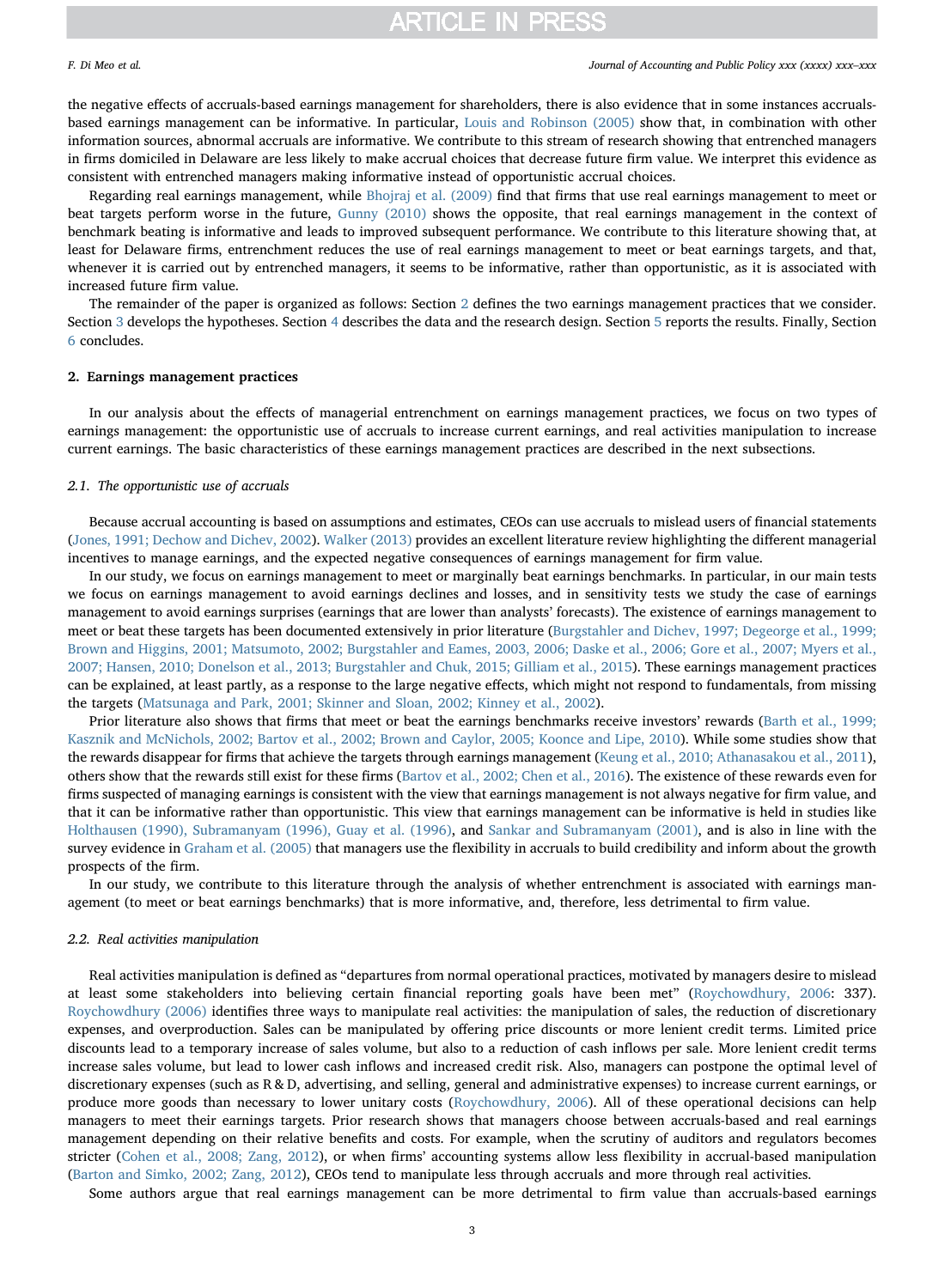management. For example, [Cohen and Zarowin \(2010\)](#page-14-9) show that, during seasoned equity offerings (SEOs), firms are likely to engage in both accruals and real activities manipulation, and that the post-SEO decline in firms' value is more severe after real activities manipulation rather than after accruals manipulation, as real activities manipulation will probably decrease future cash flows. In line with these results, [Bhojraj et al. \(2009\)](#page-14-3) show that firms that meet earnings targets through real earnings management will suffer decreases in firm value in the long run. However, [Gunny \(2010\)](#page-15-16) finds that real activities manipulation is positively associated with firm value. She argues this is so as real activities manipulation, which increases current earnings, leads to increases in firms' credibility and reputation.

### <span id="page-3-0"></span>3. Hypotheses development

In this section, we develop hypotheses about the effects that CEOs' entrenchment has on the opportunistic use of accruals and on real activities manipulation. Then, we describe how we expect entrenchment to moderate the effect of earnings management on firm value.

### 3.1. CEOs' entrenchment and earnings management

Hostile takeovers are a pivotal mechanism of discipline in liquid capital markets. When the market valuation of firms declines because of insufficient current profit, they become more vulnerable to takeover bids. This threat creates adequate incentives for the manager to generate value for shareholders to deter takeovers [\(Jensen and Ruback, 1983; Morck et al., 1988](#page-15-1)). However, when managers do not generate enough shareholder value, to preserve the benefits of control, different measures may help to deter takeovers. As capital market participants rarely have access to private information of the firm, market-pressured managers have incentives to mask true firm performance as reported in the financial statements. To do so they can engage in a manipulation of either accruals or, as suggested by [Stein \(1989\),](#page-15-8) real activities, to increase reported performance. In this sense, some research has predicted and empirically validated the idea of managers resorting to earnings management practices as a way of increasing their job security ([Surroca and Tribo, 2008](#page-15-24)).

The situation is different in the case of entrenched managers. According to the "long-term benefit hypothesis" [\(Stein, 1989](#page-15-8)), the limitation of takeover threats helps reduce the managerial myopia surrounding investment decisions. The main effect of the information asymmetry between managers and investors is that, when pressured by the capital markets, managers tend to emphasize short-term decisions, thereby foregoing long-term, value enhancing investments, in an attempt to increase the stock price and avoid attracting bidders in search for undervalued firms and firm control. This expropriation of shareholders' wealth is unlikely under managerial entrenchment. With substantive antitakeover provisions, any drop in the accounting profits caused by the firm's engagement in value-enhancing projects will not stimulate takeover attempts and the dismissal of the CEO. So, entrenched CEOs will be more likely to keep their jobs without the need to provide signals to the stakeholders about their ability to run the firm. At the same time, antitakeover provisions will prevent the CEO career horizon problem, according to which CEOs with low expectations of remaining in the firm tend to focus on the short-term implications of their strategic investments rather than long-term considerations of firm growth [\(Gibbons and Murphy, 1992](#page-15-25)). Entrenchment will therefore align the interests of shareholders and CEOs. Given this alignment of interests, we expect that entrenched managers are less likely to increase short-term performance through an opportunistic use of accruals or by making inefficient operational decisions that decrease firm value. This discussion leads to our first and second hypotheses:

- H1: The opportunistic use of accruals decreases with CEO entrenchment.
- H2: Real activities manipulation decreases with CEO entrenchment.

### 3.2. Entrenchment, earnings management and firm value

Although the previous two hypotheses suggest that the manipulation of earnings is less prevalent among entrenched managers, even in contexts of scant capital market pressure over management some degree of earnings management can be observed. The question is, therefore, if investors will react differently to signals of earnings management depending on whether managers are entrenched or not. Whether managerial entrenchment affects capital markets perception of earnings management is an issue that has not been tackled in prior research. However, two competing views can be derived from extant scholarship. On the one hand, part of the literature argues that CEOs' entrenchment leads to an inefficient allocation of firms' resources [\(Shleifer and Vishny, 1989\)](#page-15-2). Thus, under this view, firm value is expected to decrease after entrenched CEOs' earnings management to meet/beat earnings benchmarks because investors could interpret that entrenched managers would influence reported earnings for rent extraction purposes. This interpretation seems unlikely, however, because, as agency researchers have already suggested (e.g., [Jensen and Ruback, 1983;](#page-15-1) [Shleifer and Vishny, 1989](#page-15-1)), entrenched managers can make use of more direct ways of expropriating shareholder value (e.g., enjoying a quiet life, overstaffing, building empires, enjoying perquisite consumption, stealing from the firm) than managing earnings. A more likely, competing argument follows from the "long-term benefit hypothesis" mentioned above. As suggested, entrenched managers are less concerned about short-term objectives and can better focus on long-term strategies, which are expected to be more profitable on the long-run. Accordingly, under this view, earnings management may have an informative component for firm shareholders: investors may interpret entrenched CEOs' attempts to increase earnings to meet/beat earnings benchmarks through financial reporting choices and operational decisions as a signal about positive future earnings expectations, thereby revising prices upwards.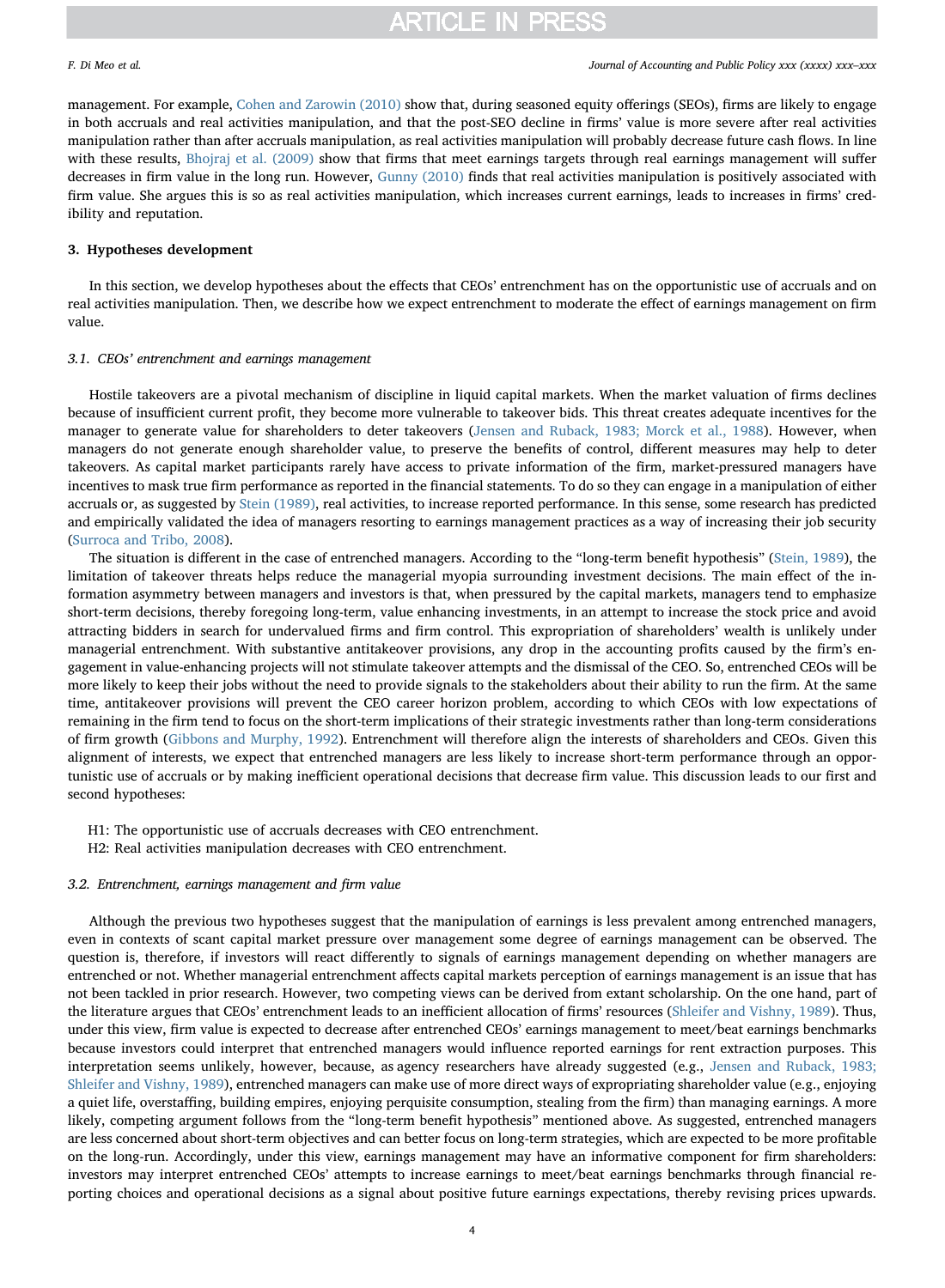This is in line with the literature that suggests that, in certain cases, accruals-based earnings management can be informative and not necessarily detrimental to firm value [\(Holthausen, 1990; Subramanyam, 1996; Guay et al., 1996; Sankar and Subramanyam, 2001\)](#page-15-13). It is also in line with real earnings management being informative in certain scenarios [\(Gunny, 2010](#page-15-16)).

Given the discussion above, our last hypothesis is as follows:

H3: Earnings management is less detrimental to firm value when CEOs are more entrenched.

### 3.3. Delaware corporate law

Although the large percentage of public companies incorporated in Delaware has been always presented as evidence that Delaware corporate law favors managers over shareholders, several studies provide arguments and findings to support the opposite: that Delaware law actually benefits shareholders. With data from the 1980s until the reforms of the mid-1990s, [Daines \(2001\)](#page-14-2) and [Subramanian \(2004\)](#page-15-26) show that the Delaware's mild antitakeover statute facilitated the sale of public firms and encouraged takeovers by imposing shorter delays to hostile bids and by prohibiting extreme managerial defensive tactics against takeovers. Examining the period after the Delaware's legal shift in takeover protection, [Kacperczyk \(2009\)](#page-15-27) and [Wang et al. \(2016\)](#page-15-28) also find that Delawareincorporated firms are more profitable than those inscribed elsewhere. In both studies, Delaware law benefited public corporations because takeover defenses allowed managers, who otherwise would be under increased pressure from capital markets, to focus on more long-term decisions with more potential to create shareholder value. We extend the idea that managers' entrenchment allows for a long-term focus on firm decisions, without the threat of losing control of the company or their own jobs. Our expectation is, then, that all of the Hypotheses 1 through 3 will manifest themselves in a stronger way in Delaware than in other states, or even only in Delaware.

## <span id="page-4-0"></span>4. Data, variable definitions, and methods

## 4.1. Data

We obtain the accounting data from Compustat. Firms in regulated industries (SIC codes between 4400 and 5000) and financial institutions (SIC codes between 6000 and 6500) were excluded. To collect data about firms' corporate governance and managerial entrenchment, we merge Compustat data with Execucomp, which contains data starting from 1992. This yields a sample of 24,589 firm-year observations. To gather data about entrenchment, we merge the resulting sample with the G-index [\(Gompers et al., 2003](#page-15-3)) and the E-index ([Bebchuk et al., 2009](#page-14-10)). The G-index and the E-index are available only for the years 1990, 1993, 1995, 1998, 2000, 2002, 2004, and 2006. For the years with missing data, we use the value of the index corresponding to the most recent year for which the information is available, assuming that corporate governance characteristics tend to be stable over time ([Gompers et al., 2003\)](#page-15-3). This reduces the sample to 19,194 firm-year observations. We drop firm-year observations without data to compute all our earnings management proxies. To use the same sample throughout all our tests, we use only firm-year observations with available data to run our main tests. After winsorizing variables at 1% and 99% as it is common to avoid the effects of outliers, the final sample, which covers the period 1992 to 2011, includes 7,349 firm-year observations, corresponding to 958 different firms. 4,525 firm-year observations correspond to firms domiciled in Delaware. The details about the construction of the sample are in [Table 1](#page-4-1).

### 4.2. Research design

<span id="page-4-2"></span>To test the association between CEO entrenchment and earnings management in the presence of incentives to manipulate (H1 and H2), we use the following model, which we estimate separately for firms domiciled in Delaware and elsewhere:

$$
Manipulation_{i,t} = \alpha + \beta_1 \text{Bench}_{i,t} + \beta_2 \text{Entrenchment}_{i,t-1} + \beta_3 \text{Bench}_{i,t} \times \text{Entrenchment}_{i,t-1} + \beta_4 \text{CorpGov}_{i,t-1} + \beta_5 \text{Oindex}_{i,t-1} + \sum \beta_j \text{Control}_{j,i,t} + \varepsilon_{i,t}
$$
\n
$$
(1)
$$

We estimate Eq. [\(1\)](#page-4-2) with firm and year fixed-effects to control for unobservable firm heterogeneity correlated with independent variables [\(Bascle, 2008](#page-14-11)). To avoid dependence of standard errors across years for a given firm (time-series dependence) and across firms for a given year (cross-sectional dependence), we cluster standard errors by firm and year [\(Petersen, 2009; Gow et al., 2010;](#page-15-29) [Thompson, 2011\)](#page-15-29). The variable Manipulation is, alternatively, a proxy for the opportunistic use of accruals to increase current

### <span id="page-4-1"></span>Table 1

Derivation of the sample, 1992 to 2011.

| Firm-years after merging data from Compustat and Execucomp                                                                        | 24,589 |
|-----------------------------------------------------------------------------------------------------------------------------------|--------|
| Firm-years after merging available data with the G-index and the E-index                                                          | 19,194 |
| Firm-years with available data to compute earnings management proxies                                                             | 9,132  |
| Firm-years after truncation of most extreme 1 percent observations and with both lag and lead values used in Eqs. $(1)$ and $(2)$ | 7.349  |
| Number of different firms in the sample of 7,349 firm-year observations                                                           | 958    |
| Firm-years with more entrenched managers (out of 7,349 firm-year observations)                                                    | 1,195  |
| Firm-years incorporated in Delaware (out of 7,349 firm-year observations)                                                         | 4,525  |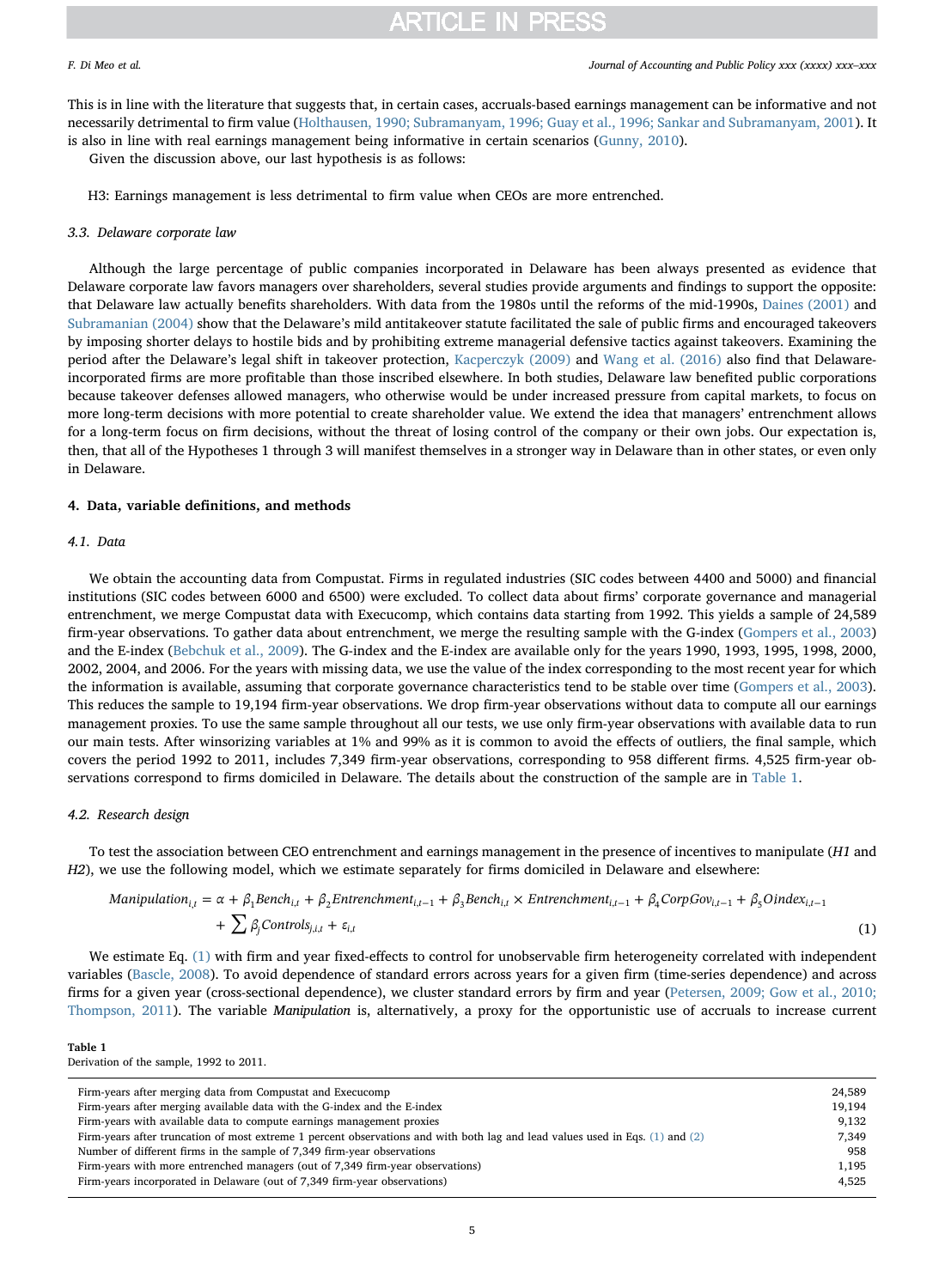### F. Di Meo et al. *Journal of Accounting and Public Policy xxx (xxxx) xxx–xxx*

earnings and a proxy for real activities manipulation. The variable Bench represents the incentive to manipulate. It is an indicator variable that is set equal to 1 if either net income divided by total assets is between 0 and 0.01, or the change in net income divided by total assets between time  $t-1$  and time t is between 0 and 0.01, and it is set equal to 0 otherwise [\(Gunny, 2010\)](#page-15-16). In sensitivity tests we also consider the case of marginal beaters of analysts' forecasts. Entrenchment is an indicator variable capturing CEO entrenchment. We describe in detail how we measure the variable *Entrenchment* in the Section [4.4](#page-6-0) below. The interaction between the variables Bench and Entrenchment captures the effect of entrenchment on earnings management strategies in firms just meeting/beating earnings benchmarks. Corp\_Gov is an internal corporate governance index. O\_index is the difference between the G-index elaborated by [Gompers et al. \(2003\)](#page-15-3) and the Entrenchment index ([Bebchuk et al., 2009\)](#page-14-10) included in our entrenchment proxy. Controls designate the control variables.

<span id="page-5-0"></span>To study whether entrenchment moderates the effect of earnings management on firm value, we estimate the following model, separately for Delaware and non-Delaware firms, and also separately for terciles of each of our earnings management proxies:

$$
\Delta AdjM toB_{i,t} = \alpha + \beta_1 Bench_{i,t} + \beta_2 Entrenchment_{i,t-1} + \beta_3 Bench_{i,t} \times Entrenchment_{i,t-1} + \beta_4 CorpGov_{i,t-1} + \beta_5 Oindex_{i,t-1} + \sum \beta_j Controls_{j,i,t} + \varepsilon_{i,t}
$$
\n(2)

 $\Delta Adj\_MtoB_{it}$  is the change from year  $t - 1$  to year t of the adjusted market-to-book ratio. The adjusted market-to-book ratio is computed as the difference between the market-to-book ratio, computed as the market value of equity (annual Compustat data item #25) to the book value of equity (annual Compustat data item #199∗annual Compustat data item #60), and the median of the market-to-book ratio, computed by year and industry. As operating performance indicators, previous research used accounting-based (e.g., [Gunny, 2010](#page-15-16)), market-based (e.g., [Guay et al., 1996\)](#page-15-14), or both (e.g., [Bhojraj et al., 2009\)](#page-14-3) types of measures. In our main tests we use a market-based measure of performance, the market-to-book ratio, because of its greater ability to capture the firm's potential for shareholder value creation. Contrarily, accounting-based measures of performance are typically more short-term oriented, are historical and, hence, backward-looking, and are subject to the manipulation by firm managers ([Watts and Zimmerman, 1990\)](#page-15-30). Therefore, market-based measures of performance, such as the market-to-book ratio, are more useful in capturing the long-run value of the firm.<sup>[1](#page-5-1)</sup> We expect the variable of interest, the interaction term Bench $\times$ Entrenchment, to have a positive association with market value. This positive association would be consistent with high levels of earnings management in suspect firms being informative, and therefore not detrimental to firm value when managers are more entrenched. We also expect this effect to appear mainly in Delaware firms. [2](#page-5-2)

### 4.3. Measurement of earnings management practices

We separately estimate two different earnings management proxies: The opportunistic use of accruals to increase current earnings and real activities manipulation.

We measure the opportunistic use of accruals to increase current earnings through the sign and magnitude of accruals over time. [Givoly and Hayn \(2000\)](#page-15-31) argue that conservatism would lead to a larger amount of negative accruals. Thus, following [Garcia Lara](#page-15-32) [et al. \(2009\),](#page-15-32) we expect that more aggressive firms, which use accruals in a persistent way to increase current earnings, will present less negative accruals. This idea is in line with the bloated balance sheet argument in [Barton and Simko \(2002\).](#page-14-8) Given this, we use as a proxy for the opportunistic use of accruals to increase current earnings the three-year average of total accruals centered at year t. Accruals are computed as the difference between net income before extraordinary items and cash flows from operations (annual Compustat data item #18 – annual Compustat data item #308), and are scaled by average total assets (annual Compustat data item #6). The higher the proxy (ACC), the greater the opportunistic use of accruals to increase current earnings.

<span id="page-5-3"></span>We alternatively measure the opportunistic use of accruals through the [Dechow and Dichev \(2002\)](#page-15-33) model. In particular, we estimate the following equation:

$$
\Delta WC_{i,t} = b_0 + b_1CFO_{i,t-1} + b_2CFO_{i,t} + b_2CFO_{i,t+1} + \varepsilon_{i,t}
$$
\n
$$
(3)
$$

All the variables in Eq. [\(3\)](#page-5-3) are scaled by beginning total assets.  $\Delta WC$  is change in working capital from year t to yeat t – 1. Working capital is computed as current assets (annual Compustat data item #4) minus current liabilities (annual Compustat data item #5), excluding short-term debts (annual Compustat data item #34). CFO is operating cash flow (annual Compustat data item #308). The [Dechow and Dichev \(2002\)](#page-15-33) model relates changes in working capital to past, present, and future operating cash flow. The residuals computed by year and by industry from Eq. [\(3\)](#page-5-3) represent the accruals that are unrelated to past, present and future cash flow realizations. To obtain a firm-year indicator of accruals quality, we use the signed value of the residuals (ACC2). The higher the residuals, the higher the manipulation of accruals to increase current earnings.

We measure real activities manipulation through a proxy that includes reductions of discretionary expenses and overproduction

<span id="page-5-1"></span><sup>&</sup>lt;sup>1</sup> While [Bhojraj et al. \(2009\)](#page-14-3) use both the market-to-book ratio and ROA, in our main tests we use the market-to-book ratio as ROA can be influenced by short term effects, while market-to-book captures better long term firm value. For example, a new investment might yield negative earnings in the first periods, while overall being positive NPV. Also, earnings management can have effects both on the numerator and the denominator of ROA, and the effects on the denominator might survive several periods. In any case, we replicate our tests with ROA and results are in line with those obtained with the market-to-book ratio.<br><sup>2</sup> Because, in the second half of the 1990s, several court decisions increased takeo

<span id="page-5-2"></span>Delaware firm-year observations only from 1996 to 2011. Results are in line with those reported in the main tables, though, for Delaware firms, the coefficients of the variable of interest, Bench×Entrenchment, are generally larger than those obtained using the sample starting from 1992.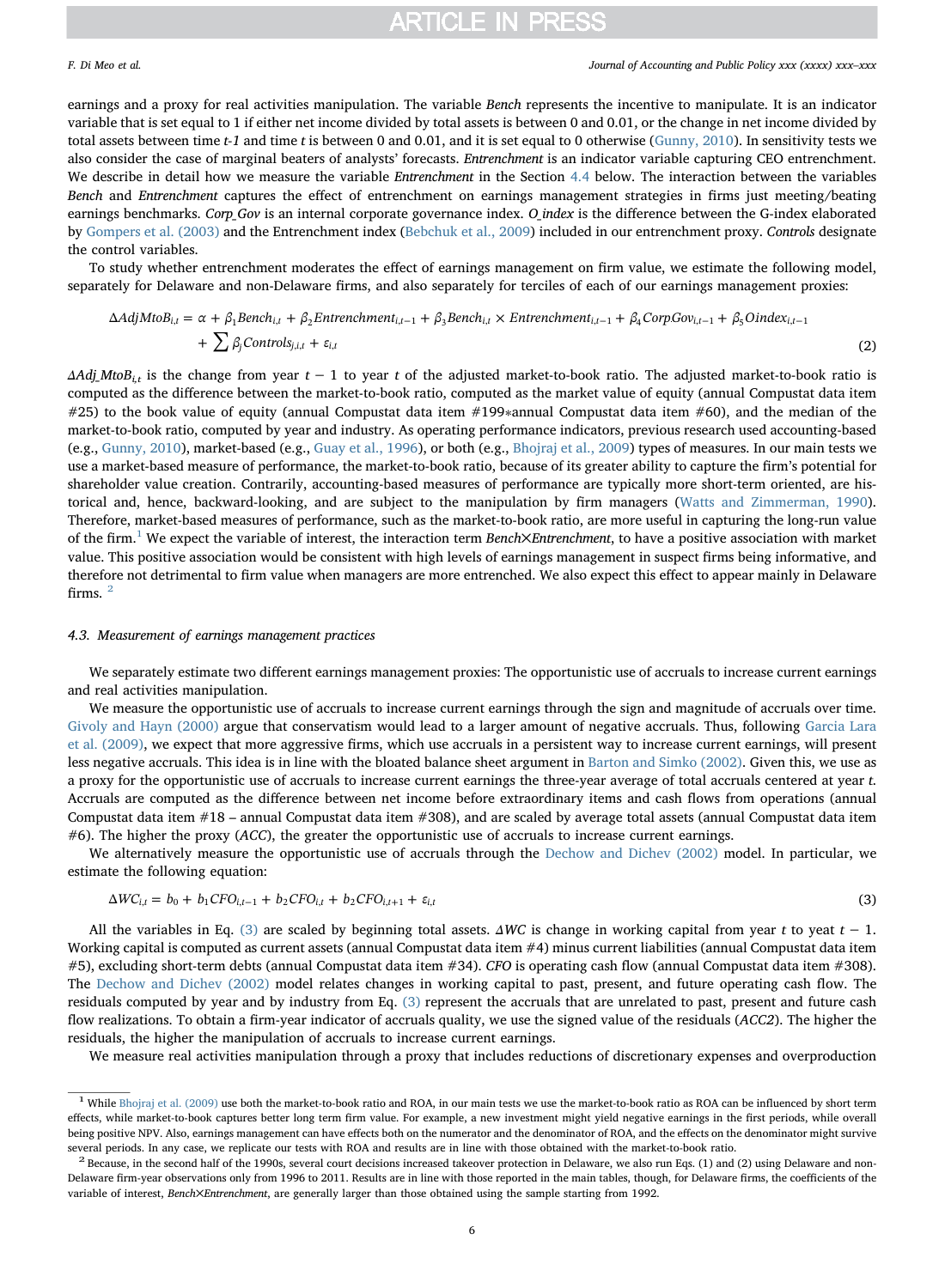([Roychowdhury, 2006; Zang, 2012\)](#page-15-23).[3](#page-6-1) Managers can reduce reported expenses and increase reported earnings by reducing discretionary expenses, which are generally expensed in the same period in which they are incurred.

<span id="page-6-3"></span>Following [Roychowdhury \(2006\)](#page-15-23) we estimate normal levels of discretionary expenses as follows:

$$
\frac{DISEXR_i}{TA_{t-1}} = \alpha_0 + \alpha_1 \left(\frac{1}{TA_{t-1}}\right) + \alpha_2 \left(\frac{REV_{t-1}}{TA_{t-1}}\right) + \varepsilon_t
$$
\n(4)

where DISEXP is discretionary expenses, which are the sum of  $R & D$  (annual Compustat data item #46), advertising (annual Compustat data item #[4](#page-6-2)5), and SG & A expenses (annual Compustat data item #189),<sup>4</sup> TA is total assets (annual Compustat data item #6), and REV is net sales (annual Compustat data item #12). The abnormal levels of discretionary expenses are measured through the residuals for each industry (2-digit SIC code) and year from Eq. [\(4\).](#page-6-3) Because the lower the unexpected level of discretionary expenses, the higher their opportunistic reduction, we multiply the residuals by minus one. Thus, higher values of the residuals indicate higher manipulation of discretionary expenses.

<span id="page-6-4"></span>Regarding overproduction, it captures two effects. On the one hand, managers can produce more goods than necessary to lower the cost of goods sold (COGS) and, thus, to increase reported operating margins. On the other hand, overproduction can capture also sales manipulation [\(Roychowdhury, 2006](#page-15-23)). To estimate the normal levels of production costs we use the following model ([Roychowdhury, 2006](#page-15-23)):

$$
\frac{PROD_t}{TA_{t-1}} = \alpha_0 + \alpha_1 \left(\frac{1}{TA_{t-1}}\right) + \alpha_2 \left(\frac{REV_t}{TA_{t-1}}\right) + \alpha_3 \left(\frac{\Delta REV_t}{TA_{t-1}}\right) + \alpha_4 \left(\frac{\Delta REV_{t-1}}{TA_{t-1}}\right) + \varepsilon_t
$$
\n(5)

where PROD is production costs, defined as the sum of COGS (annual Compustat data item  $#41$ ) in year t and the change in inventories (annual Compustat data item #3) from year  $t - 1$  to year t, TA is total assets (annual Compustat data item #6), and REV is net sales (annual Compustat data item #12). Overproduction is measured through the residuals for each industry (2-digit SIC code) and year from Eq. [\(5\).](#page-6-4)

Our proxy for real activities manipulation (RAM) is computed as the sum of the proxies for the reduction of discretionary expenses and for overproduction [\(Zang, 2012](#page-15-34)).

### <span id="page-6-0"></span>4.4. Measurement of entrenchment

To measure entrenchment, we use a dummy variable that incorporates three different characteristics associated with managerial entrenchment. The use of a dummy variable that includes three different dimensions of entrenchment is expected to decrease the noise that these individual proxies might contain if used alone [\(Larcker et al., 2007\)](#page-15-35). The three proxies that are included in our dummy variable of entrenchment are: CEO tenure, the entrenchment index proposed by [Bebchuk et al. \(2009\),](#page-14-10) and managerial ownership. We describe next how we measure each of these three dimensions of entrenchment.

CEO tenure. CEOs' entrenchment increases over time ([Shen, 2003\)](#page-15-36). At the beginning of their tenure, CEOs need to develop their leadership skills to meet the demands of their new jobs. Later, the probability of managerial opportunism increases. [Fredrickson et al.](#page-15-6) [\(1988\)](#page-15-6) argue that early vulnerability occurs when CEO tenure is less than, or equal to, three years. After three years, CEOs start gaining power and becoming more entrenched. Thus, we construct a dummy variable taking value 1 if CEO tenure is greater than 3 years, and 0 otherwise.

Entrenchment index. Starting from the popular G-index elaborated by [Gompers et al. \(2003\), Bebchuk et al. \(2009\)](#page-15-3) investigate the importance of the twenty-four provisions included in the G-index and conclude that six of these provisions (staggered boards, limits to shareholders amendments of bylaws, supermajority requirements for mergers, supermajority requirements for charter amendments, poison pills, and golden parachutes) are mainly responsible for the associations between the G-index and firm value. They then propose a new index, which they call Entrenchment index, or E-index, that includes only these six provisions and that ranges between 0 and 6. The higher the value, the more entrenched the managers. We use this index as a dimension of CEOs' entrenchment by computing a dummy variable that takes the value of 1 if the E-index is greater than 3, and 0 otherwise.

Managerial ownership. Previous literature ([De Miguel et al., 2004\)](#page-15-4) argues that CEOs are more entrenched at an intermediate level of managerial ownership. When CEOs' ownership is below a lower bound, capital markets can force CEOs to satisfy shareholders' interests. If CEOs' ownership is higher than an upper bound, managers' interests are likely to be aligned with those of shareholders. Using as a proxy for managerial ownership the number of shares owned by CEOs through firms' compensation mechanisms, divided by the firms' number of common shares outstanding, we replicate the model of [De Miguel et al. \(2004\),](#page-15-4) which relates firm value to managerial ownership. Size, leverage and investments are used as control variables. We obtain that firm value decreases in the range between 18.08% and 50.06% of CEOs' ownership. Managerial ownership values within this range correspond to the entrenchment area. Thus, we construct a dummy variable that takes the value of 1 if the proportion of CEOs' shares over total shares of the firm falls into this range, and 0 otherwise.

Finally, we define our variable *Entrenchment* as a dummy variable that takes the value of 1 if at least two of the three entrenchment proxies defined above are equal to 1, and 0 otherwise.

<span id="page-6-1"></span><sup>&</sup>lt;sup>3</sup> In our main tests, we do not include the manipulation of sales, measured through abnormal cash flows, because it is a noisy proxy. Sales manipulation leads to negative abnormal cash flows, but the manipulation of discretionary expenses leads to positive abnormal cash flows. The overall effect is thus ambiguous and difficult to interpret ([Roychowdhury, 2006; Zang, 2012](#page-15-23)). 4 If SG & A expenses are set equal to zero if they are missing ([Cohen et al., 2008](#page-14-7)).

<span id="page-6-2"></span>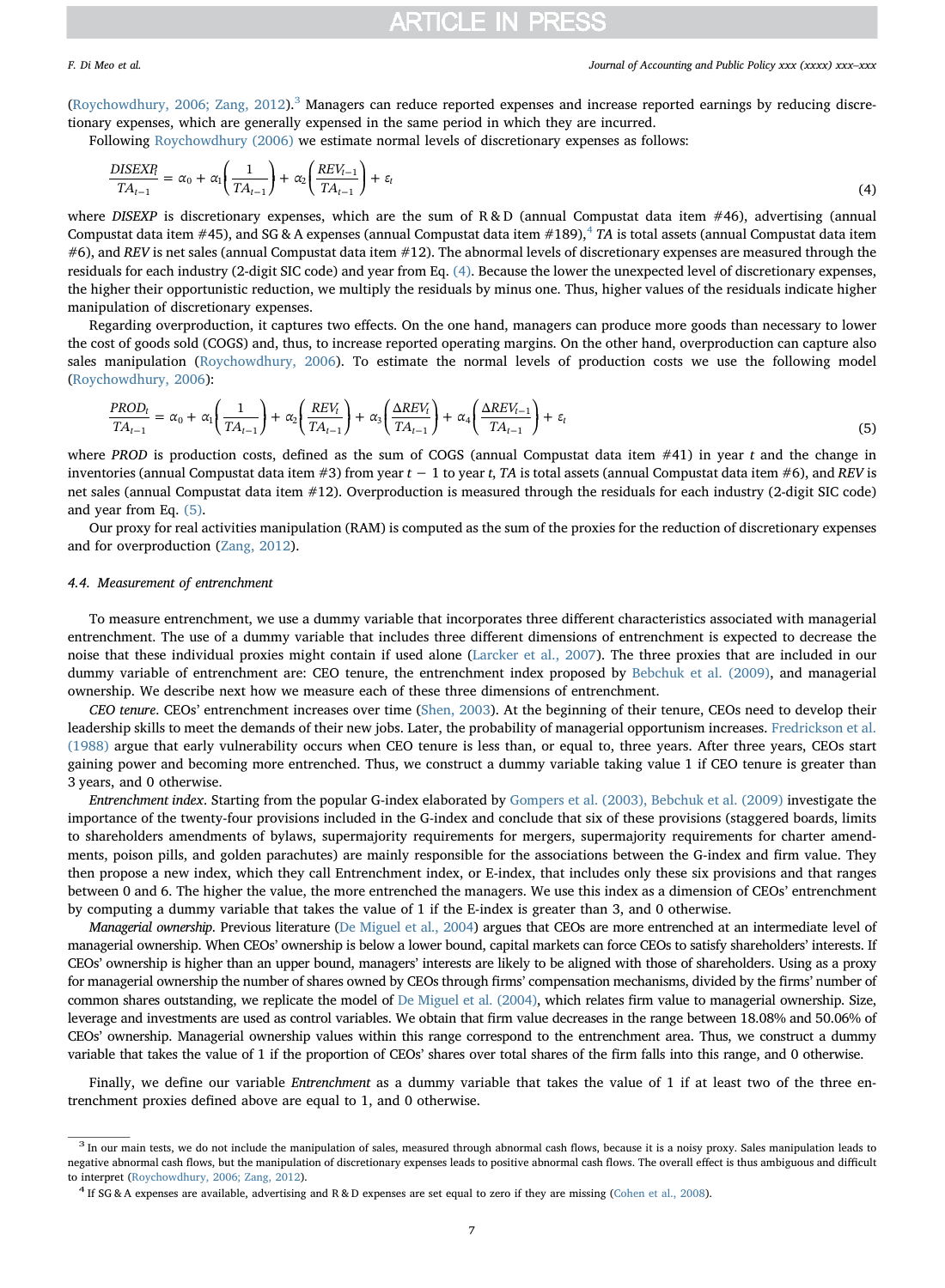### 4.5. Measurement of internal corporate governance and other control variables

Given the advantages of indexes over single measures, we also construct a composite measure of internal corporate governance, which includes two dimensions: board independence and CEO non-duality.

Board independence. Our proxy for board independence is related to the presence of independent directors on the board. Previous literature shows that the composition of the board influences board decisions. [Weisbach \(1988\)](#page-15-37) observes that the presence of independent directors is positively associated with boards' decisions of CEOs' removal. [Byrd and Hickman \(1992\)](#page-14-12) find that in successful tender offers, bidding firms with a majority of outside directors perform better than those with a majority of inside directors. Thus, we use a dummy variable that takes the value of 1 if the ratio of the number of executives who are not members of the board, divided by the total number of executives, is greater than 0.5, and 0 otherwise.

Non-duality. CEO duality (the same person holds the positions of CEO and chairperson of the board) tends to favor CEO entrenchment and, as a consequence, CEOs' opportunistic behavior that reduces shareholders' wealth ([Jensen and Meckling, 1976\)](#page-15-38). Therefore, as indication of good internal governance, we measure CEO non-duality through a dummy variable that takes the value of 1 if the CEO and chairperson positions are not held by one individual, and 0 otherwise.

Our composite corporate governance index (Corp\_Gov) is the sum of the previous two dummy variables. Thus, Corp\_Gov can take a value between 0 and 2.

We use other control variables that have been found in prior research to influence earnings management. To control for the other antitakeover provisions that are part of the G-index but that are not included in the E-index, we include in the model these other provisions (O-index), computed as the difference between the G-index and the E-index for each firm-year observation. Big audit firms constrain the opportunistic use of accruals ([Cohen and Zarowin, 2010; Zang, 2012\)](#page-14-9), and are likely to lead CEOs to manipulate more through real activities [\(Zang, 2012](#page-15-34)). We also control, as in [Zang \(2012\),](#page-15-34) for the effect of big audit firms. In particular, we include a dummy variable (Big 8) that takes the value of 1 if the firm is audited by one of the Big 8 firms, and 0 otherwise. To take into account firms' financial structure [\(DeFond and Jiambalvo, 1994; Minton and Schrand, 1999](#page-15-39)) we use leverage, computed as the ratio of total liabilities (annual Compustat data item #181) to total assets (annual Compustat data item #6). We use current ROA, measured as the ratio of income before extraordinary items (annual Compustat data item #18) to beginning total assets (annual Compustat data item #6), to control for firms' current performance, which can partly determine current earnings management ([Kothari et al., 2005\)](#page-15-40), and future operating performance [\(Bens et al., 2002\)](#page-14-13). We also control for firm size, measured through the logarithm of total assets (annual Compustat data item #6), as larger firms face larger political costs (Watts and Zimmermann, 1990) and are likely to manage earnings to reduce undesired visibility. Firm size is also likely to positively influence future firm value ([Berger and Ofek, 1995\)](#page-14-14). Riskier firms are expected to manage earnings more to conceal their real risk. As proxies for risk we use the standard deviation of operating cash flows (annual Compustat data item #308) scaled by beginning total assets, and computed over three-year rolling windows. We measure firms' growth through the percentage change in sales (annual Compustat data item #12) to take into account the incentives growth opportunities may provide to manage earnings [\(Skinner and Sloan, 2002; Graham et al., 2005](#page-15-41)) and their effects on future firms' value. Finally, we include in our empirical tests the market share, computed as the ratio between the firm's sales (annual Compustat data item #12) and the total sales in the same 3-digit SIC industry code [\(Harris, 1998](#page-15-42)), as market share influences earnings management decisions ([Zang, 2012](#page-15-34)) and future firm value.

## <span id="page-7-0"></span>5. Results

#### 5.1. Descriptive statistics

[Table 2](#page-8-0) shows the descriptive statistics. The variable Entrenchment has a mean of 0.1626. The number of firm-year observations reporting a value of Entrenchment equal to 1 is 1,195, corresponding to the 16.26% of the sample. Out of these 1,195 firm-year observations, 13 firm-year observations include all the three entrenchment characteristics. Among the three entrenchment characteristics, managerial ownership is the one that has less firm-year observations reporting a value of 1 (256 firm-year observations, corresponding to the 3.48% of the entire sample). The E-index reports a value equal to 1 in 1,553 firm-year observations (21.13% of the sample), and CEO tenure is equal to 1 in 5,514 firm-year observations (75.03% of the sample). The variable Bench is equal to 1 in 1,293 firm-year observations, corresponding to the 17.59% of the entire sample. The variable Corp\_gov is skewed right, meaning that most of the firms hold only one of the two corporate governance characteristics that we consider. In particular, 2,672 firm-year observations, corresponding to the 36.36% of the sample, have a value of Corp\_gov equal to 2.

[Table 3](#page-8-1) reports the correlation matrix. Entrenchment has a significant and negative correlation with our measure of the oppor-tunistic use of accruals according to [Givoly and Hayn \(2000\)](#page-15-31) (ACC1), and a negative but not significant correlation with the [Dechow](#page-15-33) [and Dichev \(2002\)](#page-15-33) proxy for the opportunistic use of accruals (ACC2). The correlation between Entrenchment and the proxy for real activities manipulation (RAM) is positive but not significant. Also, Entrenchment is negatively correlated with Corp\_gov, meaning that stronger internal corporate governance is likely to lead to less entrenched CEOs. The variable Bench has a positive and significant correlation with all our three earnings management proxies. The composite index for internal control (Corp Gov) has a negative and significant correlation with ACC1 and with RAM, while the correlation with ACC2 is negative, but not significant at conventional levels. This suggests that stronger corporate governance characteristics are likely to reduce managers' ability to manipulate earnings. The current market-to-book ratio has a negative and significant correlation with ACC1 and RAM, while its correlation with ACC2 is not significant.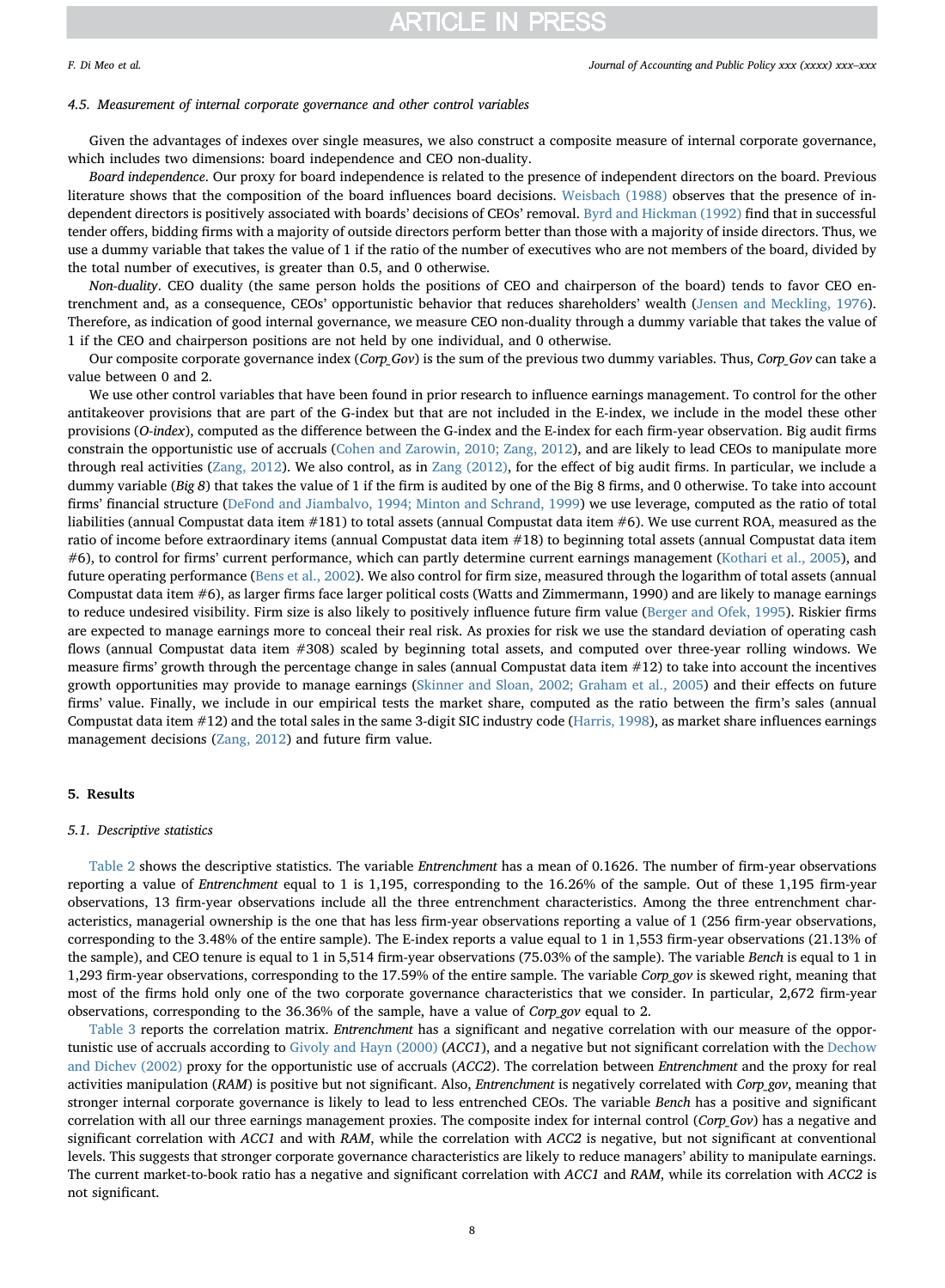## <span id="page-8-0"></span>Table 2

| Descriptive statistics. |  |
|-------------------------|--|
|-------------------------|--|

| Variables        | $25th$ percentile | Mean      | Median       | 75 <sup>th</sup> percentile | Standard deviation |
|------------------|-------------------|-----------|--------------|-----------------------------|--------------------|
| <b>CFO</b>       | 0.0649            | 0.1167    | 0.1119       | 0.1666                      | 0.1077             |
| TACC             | $-0.0996$         | $-0.0664$ | $-0.0590$    | $-0.0254$                   | 0.0924             |
| Leverage         | 0.4837            | 1.1358    | 0.9373       | 1.513                       | 1.1608             |
| Market-to-book   | 1.4446            | 2.8265    | 2.2013       | 3.4509                      | 2.3106             |
| ACC1             | $-0.0647$         | $-0.0066$ | $-0.0221$    | 0.0290                      | 0.1677             |
| ACC <sub>2</sub> | $-0.0522$         | $-0.0014$ | 0            | 0.0520                      | 0.1576             |
| RAM              | $-0.1878$         | $-0.0294$ | 0.0068       | 0.1997                      | 0.6650             |
| Bench            |                   | 0.1759    | $\mathbf{0}$ | $\mathbf{0}$                | 0.3808             |
| Entrenchment     |                   | 0.1626    | 0            | $\mathbf{0}$                | 0.3690             |
| Corp_gov         |                   | 1.2855    |              | $\overline{2}$              | 0.6002             |

The number of firm-year observations is 7,349. CFO is operating cash flow, scaled by beginning total assets; TACC is total accruals, scaled by beginning total assets; Leverage is the ratio between total liabilities and total assets; Market-to-book is the market-to-book ratio, computed as the ratio between the market value of equity and the book value of equity; ACC1 is the opportunistic use of accruals, computed through a three-year average of total accruals centered at year t; ACC2 is the opportunistic use of accruals, computed as in the [Dechow and Dichev \(2002\)](#page-15-33) model. RAM is real activities manipulation, which includes the reduction of discretionary expenses and overproduction ([Zang, 2012](#page-15-34)); Bench is a dummy variable equal to 1 if either net income divided by total assets is between 0 and 0.01, or the change in net income divided by total assets between time  $t - 1$  and time t is between 0 and 0.01, and 0 otherwise; Entrenchment is a dummy variable that takes the value of 1 if at least two of the three entrenchment proxies (CEO tenure, Entrenchment index, and managerial entrenchment) are equal to 1, and 0 otherwise; Corp\_gov is a composite measure that is the sum of two dummy variables for internal corporate governance characteristics (board independence and CEO non-duality).

#### <span id="page-8-1"></span>Table 3

Correlation matrix.

|                | <b>CFO</b> | <b>TACC</b> | Leverage  | Market-to-book | ACC1      | ACC <sub>2</sub> | <b>RAM</b> | Bench     | Entrenchment |
|----------------|------------|-------------|-----------|----------------|-----------|------------------|------------|-----------|--------------|
| <b>CFO</b>     |            |             |           |                |           |                  |            |           |              |
| TACC           | $-0.2228$  |             |           |                |           |                  |            |           |              |
| Leverage       | $-0.0745$  | 0.0273      |           |                |           |                  |            |           |              |
| Market-to-book | 0.3492     | $-0.0066$   | 0.1263    |                |           |                  |            |           |              |
| ACC1           | $-0.1148$  | $-0.0646$   | $-0.0976$ | 0.1369         |           |                  |            |           |              |
| ACC2           | 0.0070     | 0.0871      | $-0.0176$ | $-0.0007$      | $-0.0340$ |                  |            |           |              |
| RAM            | $-0.1430$  | 0.0504      | 0.0450    | $-0.1493$      | 0.0055    | 0.0011           |            |           |              |
| Bench          | 0.0091     | 0.0773      | 0.0442    | $-0.0266$      | 0.0124    | 0.0385           | 0.0294     |           |              |
| Entrenchment   | $-0.0165$  | 0.0453      | 0.0582    | $-0.0453$      | $-0.0265$ | $-0.0081$        | 0.0142     | 0.0327    |              |
| Corp_gov       | $-0.0079$  | $-0.0830$   | $-0.0484$ | 0.0067         | $-0.0494$ | $-0.0085$        | $-0.0470$  | $-0.0394$ | $-0.1156$    |

Pairwise Spearman correlations. Correlations in bold are significant at the 10% level.

The number of firm-year observations is 7,349. CFO is operating cash flow, scaled by beginning total assets; TACC is total accruals, scaled by beginning total assets; Leverage is the ratio between total liabilities and total assets; Market-to-book is the market-to-book ratio, computed as the ratio between the market value of equity and the book value of equity; ACC1 is the opportunistic use of accruals, computed through a three-year average of total accruals centered at year  $t$ ; ACC2 is the opportunistic use of accruals, computed as in the [Dechow and Dichev \(2002\)](#page-15-33) model. RAM is real activities manipulation, which includes the reduction of discretionary expenses and overproduction ([Zang, 2012](#page-15-34)); Bench is a dummy variable equal to 1 if either net income divided by total assets is between 0 and 0.01, or the change in net income divided by total assets between time  $t - 1$  and time t is between 0 and 0.01, and 0 otherwise; Entrenchment is a dummy variable that takes the value of 1 if at least two of the three entrenchment proxies (CEO tenure, Entrenchment index, and managerial entrenchment) are equal to 1, and 0 otherwise; Corp\_gov is a composite measure that is the sum of two dummy variables for internal corporate governance characteristics (board independence and CEO non-duality).

### 5.2. The effect of managerial entrenchment on earnings management

[Table 4](#page-9-0) shows results from Eq. [\(1\),](#page-4-2) which tests Hypotheses 1 and 2. Panel A reports results for Delaware firms, while Panel B reports the coefficients of interest for non-Delaware firms. Out of the 7,349 available firm-year observations, 4,525 correspond to firms domiciled in Delaware, and 2,824 to firms domiciled elsewhere.[Table 4,](#page-9-0) Panel A, reports results from estimating Eq. [\(1\)](#page-4-2) for each earnings management proxy (ACC1, ACC2, and RAM) and including only Delaware firms. The variable Bench has a positive and significant association with all the three earnings management proxies, consistent with marginal benchmark beaters using earnings management (either through accruals or through real activities) to meet the earnings benchmark. Regarding the main coefficient of interest, the interaction term Bench×Entrenchment, it has a negative and significant coefficient with all the three earnings management proxies (coeff. −0.0185, p-value 0.085 for ACC1, coeff. −0.0520, p-value 0.011 for ACC2, and coeff. −0.1587, p-value 0.058 for RAM), consistent with Hypothesis 1 that entrenched managers resort to a lower extent to earnings management practices to meet or beat earnings benchmarks. In Panel B we use the sample of non-Delaware firms. In this case we fail to find a significant effect of entrenchment on earnings management practices. This is also in line with our expectations and with the arguments of [Kacperczyk](#page-15-27) [\(2009\)](#page-15-27) and [Wang et al. \(2016\)](#page-15-28) that, in absence of takeover defenses, managers of Delaware firms are subject to more pronounced pressures from the market for corporate control.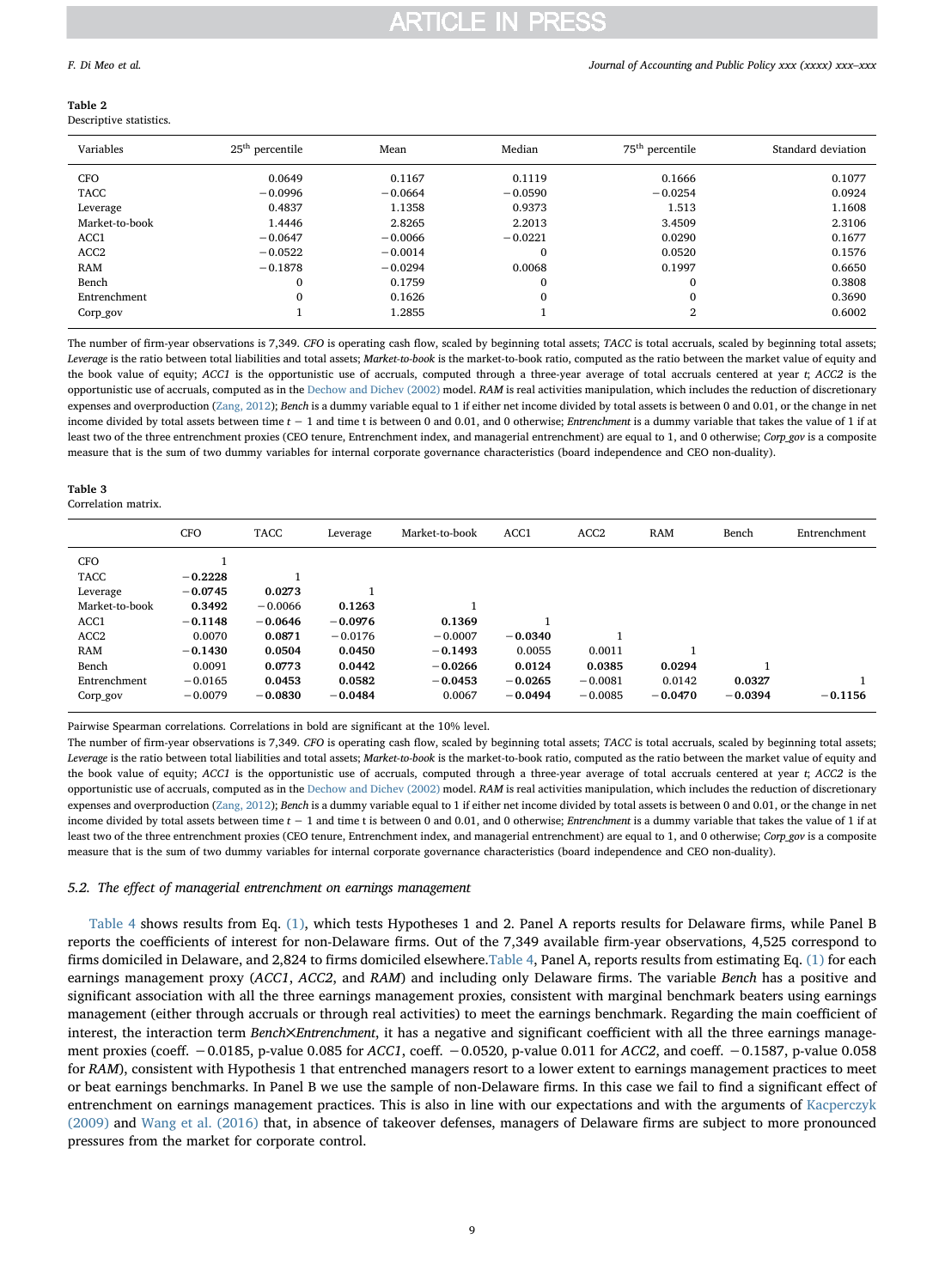#### <span id="page-9-0"></span>Table 4

The association between CEO entrenchment and earnings management.

| <b>VARIABLES</b>                                 | ACCI <sub>t</sub>      | ACC2 <sub>r</sub>      | RAM <sub>r</sub>      |
|--------------------------------------------------|------------------------|------------------------|-----------------------|
| Panel A: Delaware firms                          |                        |                        |                       |
| Intercept                                        | $-0.3154$ <sup>*</sup> | 0.1842                 | $-0.3586$             |
|                                                  | (0.070)                | (0.013)                | (0.611)               |
| Bench <sub>r</sub>                               | 0.0170                 | 0.0247                 | 0.0448                |
|                                                  | (0.053)                | (0.033)                | (0.078)               |
| Entrenchment <sub><math>r-1</math></sub>         | $-0.0058$              | $-0.0109$              | 0.0951                |
|                                                  | (0.514)                | (0.245)                | (0.091)               |
| Bench <sub>t</sub> * Entrenchment <sub>t-1</sub> | $-0.0185$              | $-0.0520$              | $-0.1587$             |
|                                                  | (0.085)                | (0.011)                | (0.058)               |
| $Corp_Gov_{t-1}$                                 | $-0.0115$ <sup>†</sup> | $-0.0221$ <sup>†</sup> | $-0.0199$             |
|                                                  | (0.140)                | (0.172)                | (0.657)               |
| $O_{.}index_{r-1}$                               | 0.0092                 | $-0.0081$              | 0.0183                |
|                                                  | (0.168)                | (0.200)                | (0.508)               |
| Big $8t$                                         | $-0.1790^{\dagger}$    | $-0.1451$              | $-0.3384$             |
|                                                  | (0.110)                | (0.272)                | (0.222)               |
| Leverage <sub>r</sub>                            | $-0.0015$              | $-0.0013$              | $0.0209$ <sup>*</sup> |
|                                                  | (0.692)                | (0.671)                | (0.022)               |
| ROA <sub>r</sub>                                 | $-0.1933$              | 0.1216                 | 0.0493                |
|                                                  | (0.022)                | (0.014)                | (0.691)               |
| Total assets $(ln)_r$                            | 0.0397                 | $-0.0020$              | $-0.0046$             |
|                                                  | (0.147)                | (0.859)                | (0.943)               |
| $CFO$ (stand. dev.) <sub>t</sub>                 | 0.1873                 | $0.3110^{*}$           | 0.4933                |
|                                                  | (0.258)                | (0.065)                | (0.355)               |
| Growth <sub>r</sub>                              | 0.0847                 | $-0.0137$              | $-0.1917$             |
|                                                  | (0.215)                | (0.136)                | (0.022)               |
| Market share <sub>r</sub>                        | $-0.0910$              | $-0.0011$              | $-0.0995$             |
|                                                  | (0.059)                | (0.965)                | (0.315)               |
| Observations                                     | 4,525                  | 4,525                  | 4,525                 |
| $R^2$                                            | 0.436                  | 0.129                  | 0.317                 |
|                                                  |                        |                        |                       |
| Panel B: non-Delaware firms                      |                        |                        |                       |
| Bench <sub>r</sub>                               | 0.0019                 | 0.0159                 | $0.0565$ <sup>†</sup> |
|                                                  | (0.560)                | (0.035)                | (0.148)               |
| Entrenchment <sub>r-1</sub>                      | $-0.0067$              | $-0.0067$              | $0.0835$ <sup>+</sup> |
|                                                  | (0.482)                | (0.431)                | (0.152)               |
| Bench <sub>t</sub> * Entrenchment <sub>t-1</sub> | 0.0030                 | $-0.0196$              | $-0.0543$             |
|                                                  | (0.657)                | (0.234)                | (0.253)               |
| Controls                                         | <b>YES</b>             | <b>YES</b>             | <b>YES</b>            |
| Observations                                     | 2,824                  | 2,824                  | 2,824                 |
| $R^2$                                            | 0.497                  | 0.147                  | 0.332                 |

The values in brackets represent two-tailed p-value significance levels.

The model is estimated with firm and year fixed effects, and with clustered standard errors by firm and year.

ACC1 is the opportunistic use of accruals, computed through a three-year average of total accruals centered at year t; ACC2 is the opportunistic use of accruals, computed as in the [Dechow and Dichev \(2002\)](#page-15-33) model; RAM is real activities manipulation, which includes the reduction of discretionary expenses and overproduction ([Zang, 2012](#page-15-34)); Bench is a dummy variable equal to 1 if either net income divided by total assets is between 0 and 0.01, or the change in net income divided by total assets between time  $t - 1$  and time t is between 0 and 0.01, and 0 otherwise; Entrenchment is a dummy variable that takes the value of 1 if at least two of the three entrenchment proxies (CEO tenure, Entrenchment index, and managerial entrenchment) are equal to 1, and 0 otherwise; Corp\_gov is a composite measure that adds one for each observation in which the two dummy variables for internal corporate governance characteristics (board independence and CEO non-duality) takes the value of 1; O index is computed as the difference between the G-index and the E-index; Big 8 is a dummy variable that takes the value of 1 if firms' auditor is one of the Big 8, and 0 otherwise; Leverage is the ratio between total liabilities and total assets. ROA is the ratio between income before extraordinary assets and beginning total assets; Total assets (ln) is the natural logarithm of firms' total assets; CFO (stand. dev.) is the standard deviation of operating cash flows divided by total assets and computed by using rolling firm-specific three-year windows; Growth is the percentage change in sales; Market share is the ratio between firms' sales and total 3-digit SIC codes industry sales.

\*\*\* indicates two-tailed significance at 1% level.

<span id="page-9-2"></span>\*\* indicates two-tailed significance at 5% level.

<span id="page-9-1"></span>\* indicates two-tailed significance at 10% level.

<span id="page-9-3"></span>† indicates one-tailed significance at, at least, a 10% level.

5.3. The moderating effect of entrenchment on the relation between earnings management and firm value

[Table 5](#page-10-0) depicts the results for Eq. [\(2\)](#page-5-0), which tests Hypothesis 3. Once again, we study separately Delaware and non-Delaware firms, and in this case each sample (Delaware and non-Delaware) is split in terciles of each earnings management proxy (with Panel A containing firms with the highest earnings management scores, and Panel C the ones with lower earnings management). The main coefficient of interest is, again, the interaction term Bench×Entrenchment. [Table 5](#page-10-0), Panel A, reports results for the high earnings management terciles (for each earnings management proxy), for Delaware and non-Delaware firms. As we can see, the coefficient on Bench×Entrenchment is significantly positive for the sample of Delaware firms, for each of the three earnings management proxies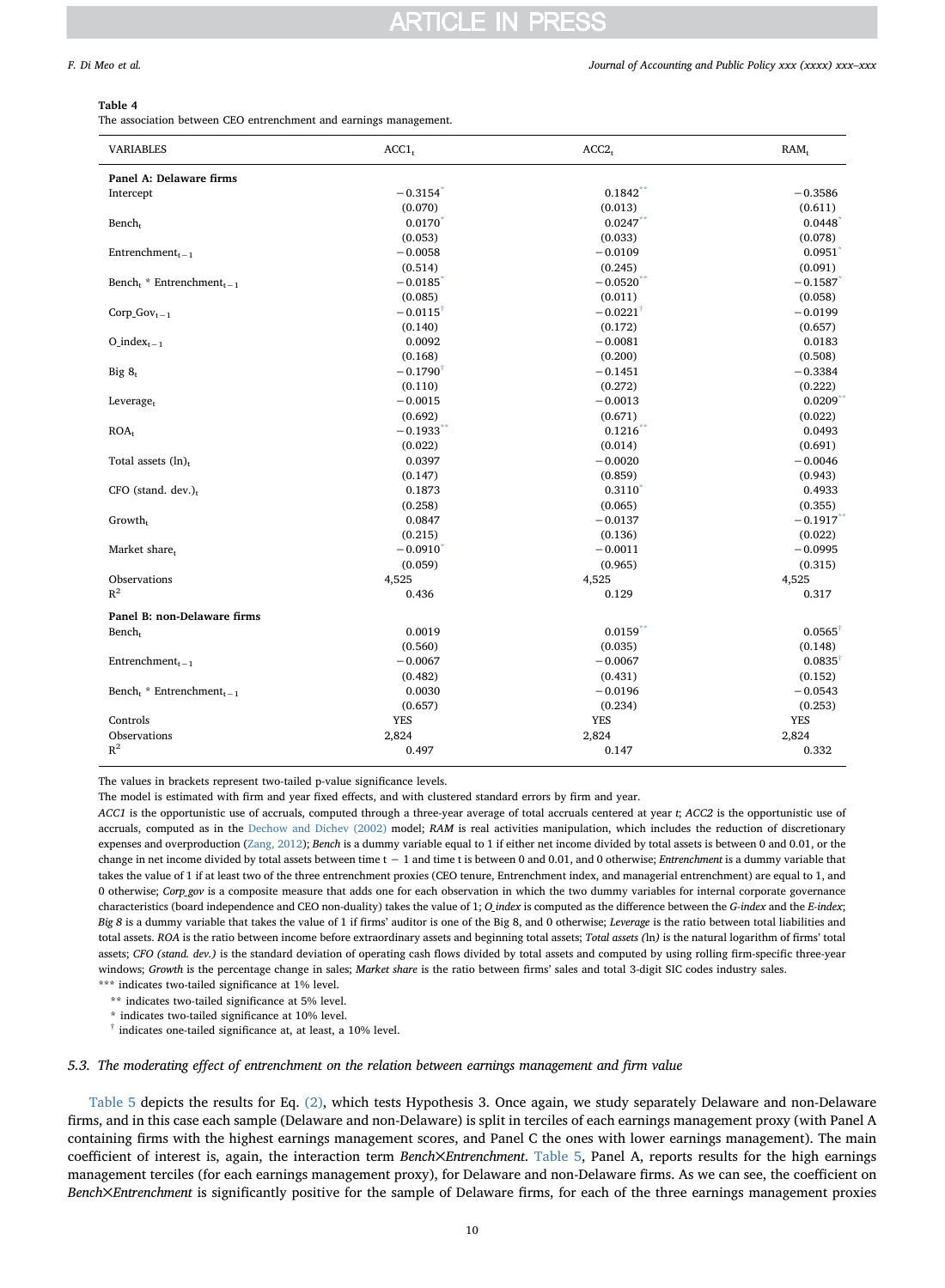#### <span id="page-10-0"></span>Table 5

The moderating effect of entrenchment on the relation between earnings management and firm value.

|                                          | Delaware firms                             |                    |            | Non-Delaware firms                         |             |            |
|------------------------------------------|--------------------------------------------|--------------------|------------|--------------------------------------------|-------------|------------|
| Panel A: High EM                         | High ACC1                                  | High ACC2          | High RAM   | High ACC1                                  | High ACC2   | High RAM   |
|                                          | Dependent variable: ΔAdj MtoB <sub>t</sub> |                    |            | Dependent variable: AAdj MtoB <sub>t</sub> |             |            |
| Bench <sub>r</sub>                       | 0.0325                                     | 0.1265             | 0.1149     | $-0.1721$                                  | 0.0121      | 0.1793     |
|                                          | (0.850)                                    | (0.483)            | (0.274)    | (0.300)                                    | (0.957)     | (0.239)    |
| Entrenchment <sub><math>r-1</math></sub> | 0.0810                                     | $-0.1725$          | 0.1273     | 0.2145                                     | 0.0382      | $-0.1301$  |
|                                          | (0.772)                                    | (0.524)            | (0.640)    | (0.514)                                    | (0.910)     | (0.554)    |
| Bench <sub>r</sub>                       | $1.1194$ <sup>*</sup>                      | 0.8326             | 0.6342     | 0.2138                                     | 0.2022      | $-0.1999$  |
| Entrenchment <sub><math>t-1</math></sub> | (0.018)                                    | (0.019)            | (0.085)    | (0.468)                                    | (0.504)     | (0.470)    |
| Controls                                 | <b>YES</b>                                 | <b>YES</b>         | <b>YES</b> | <b>YES</b>                                 | <b>YES</b>  | <b>YES</b> |
| Observations                             | 1,508                                      | 1,508              | 1,508      | 941                                        | 941         | 941        |
| $R^2$                                    | 0.372                                      | 0.491              | 0.430      | 0.253                                      | 0.373       | 0.293      |
| Panel B: Medium EM                       | Medium ACC1                                | Medium ACC2        | Medium RAM | Medium ACC1                                | Medium ACC2 | Medium RAM |
| Bench <sub>r</sub>                       | $-0.2651$                                  | $-0.2111$          | 0.0512     | 0.0438                                     | 0.1763      | 0.0737     |
|                                          | (0.289)                                    | (0.349)            | (0.695)    | (0.664)                                    | (0.089)     | (0.622)    |
| Entrenchment <sub><math>t-1</math></sub> | $-0.0308$                                  | $0.1985^{\dagger}$ | 0.2557     | 0.0083                                     | $0.3759$ ** | 0.2549     |
|                                          | (0.841)                                    | (0.132)            | (0.083)    | (0.972)                                    | (0.012)     | (0.359)    |
| Bench <sub>r</sub>                       | 0.6720                                     | 0.7270             | $-0.2447$  | $-0.2038$                                  | $-0.4032$   | $-0.2589$  |
| Entrenchment <sub><math>-1</math></sub>  | (0.014)                                    | (0.061)            | (0.676)    | (0.380)                                    | (0.300)     | (0.414)    |
| Controls                                 | <b>YES</b>                                 | <b>YES</b>         | <b>YES</b> | <b>YES</b>                                 | <b>YES</b>  | <b>YES</b> |
| Observations                             | 1,508                                      | 1,508              | 1,508      | 941                                        | 941         | 941        |
| $R^2$                                    | 0.428                                      | 0.445              | 0.391      | 0.460                                      | 0.457       | 0.323      |
| Panel C: Low EM                          | Low ACC1                                   | Low ACC2           | Low RAM    | Low ACC1                                   | Low ACC2    | Low RAM    |
| Bench <sub>r</sub>                       | 0.1706                                     | $-0.0917$          | $-0.3071$  | 0.0912                                     | $-0.1540$   | 0.0755     |
|                                          | (0.206)                                    | (0.694)            | (0.299)    | (0.619)                                    | (0.207)     | (0.729)    |
| Entrenchment <sub><math>t-1</math></sub> | 0.3181                                     | 0.2869             | $-0.0959$  | $-0.1288$                                  | $-0.3095$   | 0.0667     |
|                                          | (0.282)                                    | (0.471)            | (0.814)    | (0.479)                                    | (0.287)     | (0.769)    |
| Bench,                                   | $-0.4165$                                  | 0.2719             | 0.9464     | $-0.1284$                                  | $-0.1610$   | $-0.1285$  |
| Entrenchment <sub><math>-1</math></sub>  | (0.429)                                    | (0.694)            | (0.301)    | (0.706)                                    | (0.529)     | (0.663)    |
| Controls                                 | <b>YES</b>                                 | <b>YES</b>         | <b>YES</b> | <b>YES</b>                                 | <b>YES</b>  | <b>YES</b> |
| Observations                             | 1,509                                      | 1,509              | 1,509      | 942                                        | 942         | 942        |
| $R^2$                                    | 0.390                                      | 0.436              | 0.314      | 0.352                                      | 0.306       | 0.211      |
|                                          |                                            |                    |            |                                            |             |            |

The values in brackets represent two-tailed p-value significance levels.

The model is estimated with firm and year fixed effects, and with clustered standard errors by firm and year.

ΔAdj\_MtoB is the change from year t − 1 to year t of the adjusted market-to-book ratio. The adjusted market-to-book ratio is computed as the difference between the market-to-book ratio, computed as the market value of equity to the book value of equity, and the median of the market-to-book ratio, computed by year and industry; Bench is a dummy variable equal to 1 if either net income divided by total assets is between 0 and 0.01, or the change in net income divided by total assets between time t − 1 and time t is between 0 and 0.01, and 0 otherwise; Entrenchment is a dummy variable that takes the value of 1 if at least two of the three entrenchment proxies (CEO tenure, Entrenchment index, and managerial entrenchment) are equal to 1, and 0 otherwise; The control variables include Corp\_gov, O\_index, Big 8, Leverage, ROA, Total assets (ln), CFO (stand. dev.), Growth, and Market share. Corp\_gov is a composite measure that adds one for each observation in which the two dummy variables for internal corporate governance characteristics (board independence and CEO non-duality) takes the value of 1; O\_index is computed as the difference between the G-index and the E-index; Big 8 is a dummy variable that takes the value of 1 if firms' auditor is one of the Big 8, and 0 otherwise; Leverage is the ratio between total liabilities and total assets. ROA is the ratio between income before extraordinary assets and beginning total assets; Total assets (ln) is the natural logarithm of firms' total assets; CFO (stand. dev.) is the standard deviation of operating cash flows divided by total assets and computed by using rolling firm-specific three-year windows; Growth is the percentage change in sales; Market share is the ratio between firms' sales and total 3-digit SIC codes industry sales.

\*\*\* indicates two-tailed significance at 1% level.

<span id="page-10-2"></span>\*\* indicates two-tailed significance at 5% level. \* indicates two-tailed significance at 10% leve.

<span id="page-10-1"></span>

<span id="page-10-3"></span>† indicates one-tailed significance at, at least, a 10% level.

(coeff. 1.194, p-value 0.018 for high levels of ACC1, coeff. 0.8326, p-value 0.019 for high levels of ACC2, and coeff. 0.6342, p-value 0.085 for high levels of RAM). The results indicate that marginal beaters with high levels of earnings management and with entrenched managers are associated with increases in future firm value, and that this positive effect is present only in firms domiciled in Delaware. This is consistent with earnings management being more informative and less opportunistic in firms domiciled in Delaware with more entrenched managers. If we turn to non-Delaware firms, we do not observe any moderating effect of entrenchment on the relation between firm value and earnings management.

Panels B and C report results corresponding to firm-year observations with medium and low levels of earnings management, respectively. In Panel B, for medium levels of earnings management, the coefficient on Bench×Entrenchment is only significant for the accruals-based earnings management proxies and for Delaware firms only. In Panel C, the association between Bench×Entrenchment and firm value is not significant at conventional levels for any of the low levels of earnings management proxies. This lack of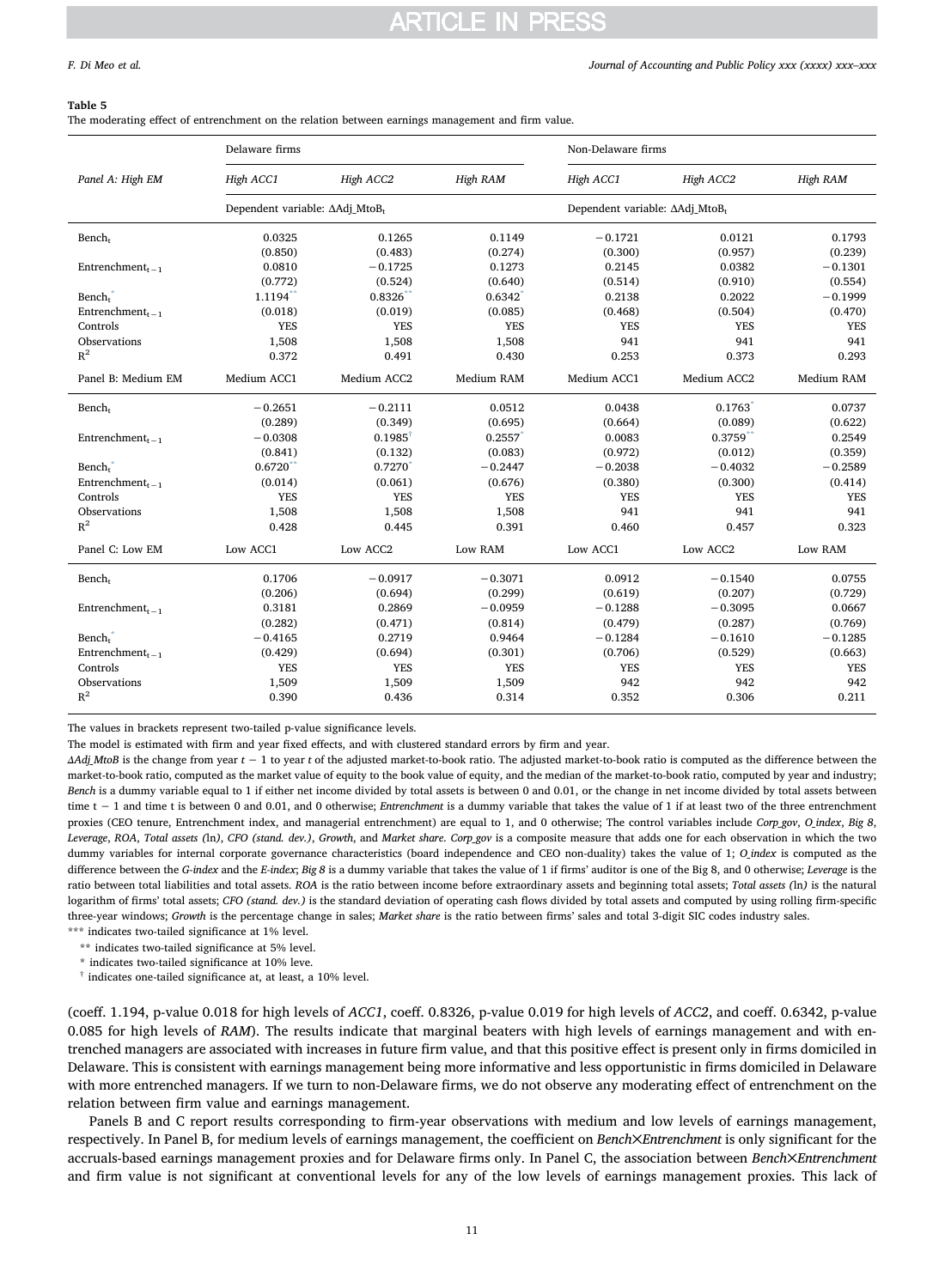#### <span id="page-11-0"></span>Table 6

The effect of entrenchment on earnings management and firm value in Delaware firms, using Bench2 as the earnings benchmark proxy.

|                                          | Panel A: Effect on earnings management<br>Dependent variable: EM, |                        |                  | Panel B: Effect on firm value for firms with high EM<br>Dependent variable: AAdj MtoB, |                   |                  |  |
|------------------------------------------|-------------------------------------------------------------------|------------------------|------------------|----------------------------------------------------------------------------------------|-------------------|------------------|--|
|                                          | ACCI <sub>t</sub>                                                 | ACC2 <sub>r</sub>      | RAM <sub>t</sub> | ACC1 <sub>t</sub>                                                                      | ACC2 <sub>t</sub> | RAM <sub>r</sub> |  |
| Bench $21$                               | 0.0159                                                            | 0.0455                 | 0.1421           | 0.4104                                                                                 | 0.0473            | $-0.1135$        |  |
|                                          | (0.294)                                                           | (0.282)                | (0.205)          | (0.417)                                                                                | (0.857)           | (0.818)          |  |
| Entrenchment <sub><math>t-1</math></sub> | $-0.0047$                                                         | $-0.0212$              | 0.0636           | 0.3022                                                                                 | $-0.1744$         | $-0.1662$        |  |
|                                          | (0.515)                                                           | (0.065)                | (0.250)          | (0.338)                                                                                | (0.575)           | (0.356)          |  |
| Bench <sub>2</sub>                       | $-0.0734$                                                         | $-0.0682$ <sup>†</sup> | $-0.2014$        | ***<br>1.4741                                                                          | 1.8353***         | 1.4335           |  |
| Entrenchment <sub><math>t-1</math></sub> | (0.182)                                                           | (0.169)                | (0.118)          | (0.004)                                                                                | (0.004)           | (0.000)          |  |
| Controls                                 | <b>YES</b>                                                        | <b>YES</b>             | <b>YES</b>       | <b>YES</b>                                                                             | <b>YES</b>        | <b>YES</b>       |  |
| Observations                             | 3.481                                                             | 3,481                  | 3,481            | 1,160                                                                                  | 1,160             | 1,160            |  |
| $R^2$                                    | 0.469                                                             | 0.150                  | 0.373            | 0.414                                                                                  | 0.448             | 0.447            |  |

The values in brackets represent two-tailed p-value significance levels.

The model is estimated with firm and year fixed effects, and with clustered standard errors by firm and year.

ACC1 is the opportunistic use of accruals, computed through a three-year average of total accruals centered at year t; ACC2 is the opportunistic use of accruals, computed as in the [Dechow and Dichev \(2002\)](#page-15-33) model; RAM is real activities manipulation, which includes the reduction of discretionary expenses and overproduction [\(Zang, 2012](#page-15-34)); ΔAdj\_MtoB is the change from year t−1 to year t of the adjusted market-to-book ratio. The adjusted market-to-book ratio is computed as the difference between the market-to-book ratio, computed as the market value of equity to the book value of equity, and the median of the market-to-book ratio, computed by year and industry; Bench2 is a dummy variable that takes the value of 1 if the difference between actual EPS and the consensus forecast is between 0 and 0.01, and 0 otherwise; Entrenchment is a dummy variable that takes the value of 1 if at least two of the three entrenchment proxies (CEO tenure, Entrenchment index, and managerial entrenchment) are equal to 1, and 0 otherwise; The control variables include Corp\_gov, O\_index, Big 8, Leverage, ROA, Total assets (ln), CFO (stand. dev.), Growth, and Market share. Corp\_gov is a composite measure that adds one for each observation in which the two dummy variables for internal corporate governance characteristics (board independence and CEO non-duality) takes the value of 1; O\_index is computed as the difference between the G-index and the E-index; Big 8 is a dummy variable that takes the value of 1 if firms' auditor is one of the Big 8, and 0 otherwise; Leverage is the ratio between total liabilities and total assets. ROA is the ratio between income before extraordinary assets and beginning total assets; Total assets (ln) is the natural logarithm of firms' total assets; CFO (stand. dev.) is the standard deviation of operating cash flows divided by total assets and computed by using rolling firm-specific three-year windows; Growth is the percentage change in sales; Market share is the ratio between firms' sales and total 3-digit SIC codes industry sales.

<span id="page-11-3"></span>\*\*\* indicates two-tailed significance at 1% level.

<span id="page-11-1"></span>\*\* indicates two-tailed significance at 5% level.

\* indicates two-tailed significance at 10% level.

<span id="page-11-2"></span>† indicates one-tailed significance at, at least, a 10% level.

significant coefficients is found both in Delaware firms, and in non-Delaware firms.

Finally, we also replicate the results in [Table 5](#page-10-0) using industry adjusted ROA, as in [Gunny \(2010\),](#page-15-16) instead of industry adjusted market to book. Inferences are in line with those obtained with the market to book ratio. Overall, the findings of [Table 5](#page-10-0) give support to Hypothesis 3.

### 5.4. Alternative measure of earnings benchmark

In our main tests, we identify firms suspect of managing earnings as those that beat prior year earnings by a small margin, or that report a very small profit. In this subsection, and to check the robustness of our results, we focus on firms that beat the analysts' consensus forecast marginally. We obtain data about earnings per share (EPS) analysts' forecasts from I/B/E/S. To compare the EPS analysts' forecast with the actual EPS, we also obtain data about actual EPS from I/B/E/S. Our second proxy for scenarios where earnings management might have taken place to beat targets (Bench2) takes the value of 1 if the difference between actual EPS and the analysts' forecast is between 0 and 0.01 [\(Ayers et al., 2006; Roychowdhury, 2006\)](#page-14-15), and 0 otherwise. Using this alternative proxy, the sample is reduced to 5,791 firm-year observations. Out of this reduced sample, 217 firm-year observations have a value of Bench2 equal to 1. Also, 922 out of 5,791 firm-year observations correspond to more entrenched CEOs. Finally, out of 5,791 firm-year observations, 3,481 correspond to Delaware firms, while 2,310 correspond to firms domiciled elsewhere.

We then re-run Eqs. [\(1\) and \(2\)](#page-4-2) using Bench2 instead of Bench. [Table 6](#page-11-0) reports results for Delaware firms. In Panel A we show the results of entrenchment on earnings management, and in Panel B we show the moderating effects of entrenchment on the relation between earnings management and firm value. The results are in line with those obtained in the main tables. The coefficient of Bench2×Entrenchment in Panel A is negative and significant in a one tail test for all earnings management proxies (coeff. −0.0734, pvalue 0.182 for ACC1, coeff. −0.0682, p-value 0.169 for ACC2, and coeff. −0.2014, p-value 0.118 for RAM), consistent with the hypothesis that more entrenched firms manage earnings less. In Panel B, Bench2 Entrenchment has positive and significant associations with firm value for high levels of all our earnings management proxies and for firms domiciled in Delaware (coeff. 1.4741, pvalue 0.004 for high levels of ACC1, coeff. 1.8353, p-value 0.004 for high levels of ACC2, and coeff. 1.4335, p-value 0.000 for high levels of RAM), consistent with the hypothesis that entrenchment leads to more informative and less opportunistic earnings management, and, therefore, to earnings management not being detrimental to firm value when managers are entrenched. In unreported tests, when we use the sample of non-Delaware firms, results are also in line with those obtained in our main tests, in that we fail to find any significant effect of entrenchment on earnings management or any moderating effect of entrenchment on the relation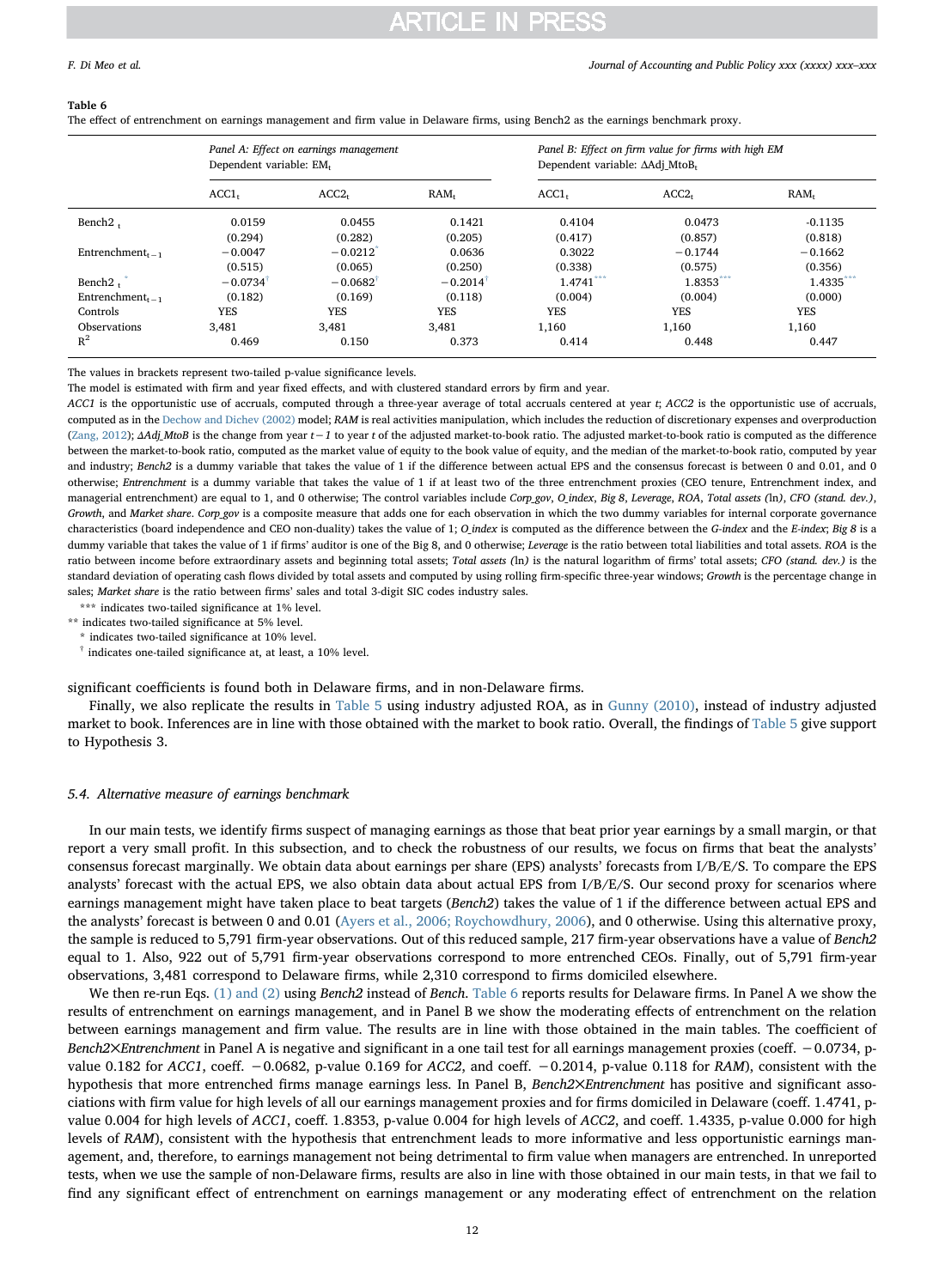between earnings management and firm value. Finally, we fail to find any significant association between the interaction term Bench2✕Entrenchment and firm value for medium and low levels of earnings management, regardless of whether firms are domiciled in Delaware or somewhere else.

### 5.5. Propensity-score matched sample

The results from our prior tests can be affected by endogeneity and self-selection problems. The associations that we find might be attributable to certain differential characteristics of firms with entrenched managers (i.e., profitability, leverage) that lead to a differential earnings management behavior. To appease endogeneity and self-selection concerns, we replicate our prior tests with a propensity score matched sample. Using a propensity-score matching model we are able to generate samples where the main observable characteristics of firms with non-entrenched and entrenched managers are not statistically different. The use of propensity score matching is becoming common in accounting research to cope with this type of concerns. For example, [Lawrence et al. \(2011\)](#page-15-43) use it to analyze differences in audit quality between big 4 and non big 4 firms controlling for client characteristics.<sup>[5](#page-12-0)</sup>

To create the propensity-score matched samples, we first use a logit model to estimate the probability of entrenchment. In this logit model, we take into account attributes that previous literature considers as influencing the probability of being entrenched. [Coughlan and Schimdt \(1985\)](#page-14-16) and [Warner et al. \(1988\)](#page-15-44) find that managerial entrenchment, measured through the likelihood of CEO turnover, is negatively related to firm performance. As in [Gunny \(2010\),](#page-15-16) we measure firm performance through the adjusted ROA, which is computed as the difference between firm-specific ROA and the median ROA computed by year and by industry. [Faleye](#page-15-45) [\(2007\)](#page-15-45) controls for CEO age to determine the probability of managerial turnover, which is related to managerial entrenchment. We also include leverage and growth. Given these attributes, and estimating the model by year, the logit model is as follows:

<span id="page-12-1"></span>*Entrenchment*<sub>i,t</sub> = 
$$
\alpha + \beta_1 \text{ adjusted } ROA_{i,t} + B_2 CEO \text{ age}_{i,t} + \beta_3 \text{Leverage}_{i,t} + \beta_4 \text{Sales Growth}_{i,t} + \varepsilon_{i,t}
$$
 (6)

The matching is done at the year level and without replacements. Using model (6), we obtain a propensity-score matched sample of 1,930 firm-year observations, of which 965 correspond to firms with less entrenched CEOs, and 965 correspond to firms with more entrenched CEOs. To validate our propensity-score matched sample, we compute the difference in means of the independent variables in Eq. [\(6\)](#page-12-1) for both the full sample (7,349 firm-year observations) and the propensity-score matched sample (1,930 firm-year observations), based on non-entrenchment and entrenchment groups. In the full sample, the adjusted ROA, CEO age, and leverage are significantly higher in firms with more entrenched managers. In the propensity-score matched samples, all the firms' characteristics used in Eq. [\(6\)](#page-12-1) have no significant differences in means across the two subsamples of entrenched and non-entrenched CEOs.

[Table 7](#page-13-1) shows results from testing the association between managerial entrenchment and both earnings management and firm value using the propensity-score matched sample. The results reported in [Table 7](#page-13-1) are limited to observations from Delaware firms. In the propensity-score matched sample, there are 1,040 observations referring to Delaware firms, out of the 1,930 firm-year observations obtained through the propensity score matching.

[Table 7](#page-13-1), Panel A, includes the results of estimating Eq. [\(1\)](#page-4-2) for Delaware observations included in the propensity-score matched sample. The association between the interaction term Bench×Entrenchment and the opportunistic use of accruals is negative and significant in a one tail test with both ACC1 (coeff. -0.0135, p-value 0.187) and ACC2 (coeff. -0.0396, p-value 0.192). Results are similar when we use RAM as the dependent variable (coeff. -0.2640, p-value 0.179). We also run Eq. [\(1\)](#page-4-2) for the non-Delaware firms included in the propensity-score matched sample (890 firm-year observations). In non-Delaware firms, the interaction term Bench×Entrenchment is not significant at conventional levels, regardless of the earnings management proxy we use as dependent variable (the untabulated coefficients are −0.0087, p-value 0.598 for ACC1; −0.0208, p-value 0.466 for ACC2; and −0.0489, pvalue 0.835 for RAM). These results confirm the negative association between managerial entrenchment and earnings management, and that this association only holds for firms domiciled in Delaware.

[Table 7](#page-13-1), Panel B, reports results when we run Eq. [\(2\)](#page-5-0) for Delaware firms included in the propensity-score matched sample with high levels of earnings management. The positive and significant association between Bench∗Entrenchment and firm value is confirmed for Delaware firms with high ACC1 (coeff.  $= 1.4350$ , p-value  $= 0.090$ ) and high RAM (coeff.  $= 1.6791$ , p-value  $= 0.077$ ). However, the coefficient is not significant at conventional levels for Delaware firms with high ACC2. If we replicate the analysis for non-Delaware firms, the interaction between Bench and Entrenchment has no significant association at conventional levels with  $\Delta Adj\_MtoB_{i,t}$  regardless of the earnings management proxy used to obtain the portfolios of observation. Finally, we run Eq. [\(2\)](#page-5-0) using, separately, Delaware and non-Delaware observations included in the propensity-score matched sample, and with medium and low levels of earnings management, and the coefficients related to the interaction term Bench×Entrenchment are not significant at conventional levels in none of the cases.

Taken all these results together, the use of the propensity-score matched sample supports the negative association between managerial entrenchment and earnings management in firms marginally beating earnings benchmarks, and, in general, they also support the moderating effect of entrenchment on the association between earnings management and firm value. As in the case of our main results, these associations only hold in firms domiciled in Delaware.

<span id="page-12-0"></span><sup>5</sup> Additional examples of studies using propensity score matched samples to resolve these issues include, among others, [Armstrong et al. \(2010\), Boone et al. \(2010\),](#page-14-17) [Chen et al. \(2012\), Bryant-Kutcher et al. \(2013\), Cheng et al. \(2013\), Clatworthy and Peel \(2013\), Tang et al. \(2013\), He et al. \(2014\).](#page-14-17)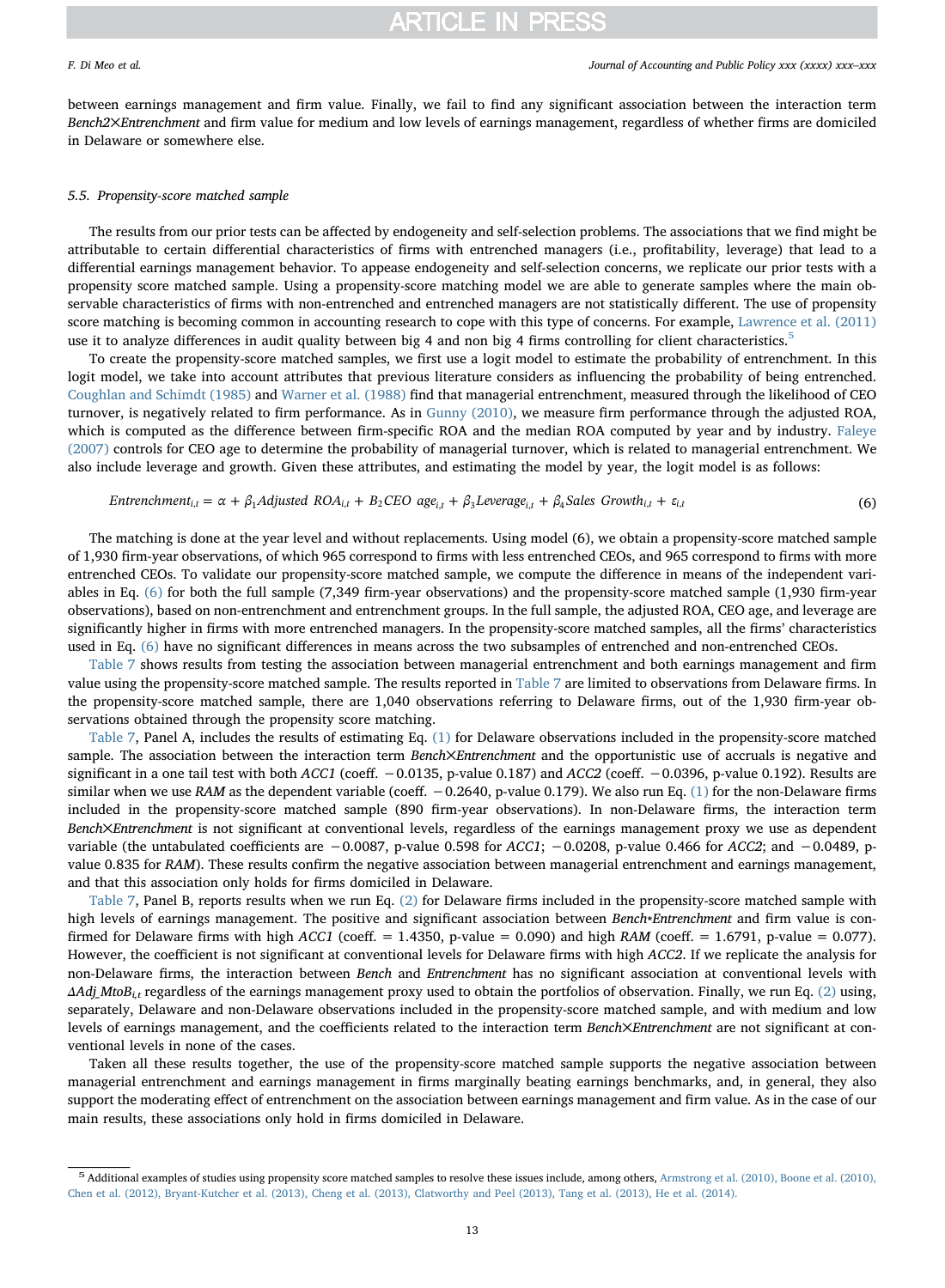#### <span id="page-13-1"></span>Table 7

The effect of entrenchment on earnings management and firm value in Delaware firms, using the propensity-score matched sample.

|                                          | Panel A: Effect on earnings management<br>Dependent variable: EM. |                        |                  | Panel B: Effect on firm value for firms with high EM<br>Dependent variable: AAdj MtoB, |                   |                  |
|------------------------------------------|-------------------------------------------------------------------|------------------------|------------------|----------------------------------------------------------------------------------------|-------------------|------------------|
|                                          | ACCI <sub>t</sub>                                                 | ACC2 <sub>r</sub>      | RAM <sub>t</sub> | ACC1 <sub>t</sub>                                                                      | ACC2 <sub>r</sub> | RAM <sub>t</sub> |
| Bench,                                   | 0.0112                                                            | 0.0055                 | $-0.0135$        | $-0.2520$                                                                              | 0.6896            | $-0.3678$        |
|                                          | (0.281)                                                           | (0.796)                | (0.795)          | (0.631)                                                                                | (0.539)           | (0.456)          |
| Entrenchment <sub><math>r-1</math></sub> | $-0.0126$ <sup>†</sup>                                            | $-0.0023$              | 0.0536           | $1.1481**$                                                                             | 0.1181            | 0.1246           |
|                                          | (0.163)                                                           | (0.906)                | (0.549)          | (0.012)                                                                                | (0.893)           | (0.851)          |
| Bench <sub>r</sub>                       | $-0.0135$ <sup>†</sup>                                            | $-0.0396$ <sup>†</sup> | $-0.2640$        | 1.4350                                                                                 | 1.6802            | 1.6791           |
| Entrenchment <sub><math>t-1</math></sub> | (0.187)                                                           | (0.192)                | (0.179)          | (0.090)                                                                                | (0.371)           | (0.077)          |
| Controls                                 | <b>YES</b>                                                        | <b>YES</b>             | <b>YES</b>       | <b>YES</b>                                                                             | <b>YES</b>        | <b>YES</b>       |
| <b>Observations</b>                      | 1,040                                                             | 1.040                  | 1.040            | 346                                                                                    | 346               | 346              |
| $R^2$                                    | 0.801                                                             | 0.528                  | 0.558            | 0.832                                                                                  | 0.866             | 0.792            |

The values in brackets represent two-tailed p-value significance levels.

The model is estimated with firm and year fixed effects, and with clustered standard errors by firm and year.

ACC1 is the opportunistic use of accruals, computed through a three-year average of total accruals centered at year t; ACC2 is the opportunistic use of accruals, computed as in the [Dechow and Dichev \(2002\)](#page-15-33) model; RAM is real activities manipulation, which includes the reduction of discretionary expenses and overproduction  $(Zang, 2012)$  $(Zang, 2012)$ ; ΔAdj MtoB is the change from year t  $-1$  to year t of the adjusted market-to-book ratio. The adjusted market-to-book ratio is computed as the difference between the market-to-book ratio, computed as the market value of equity to the book value of equity, and the median of the market-to-book ratio, computed by year and industry; Bench is a dummy variable equal to 1 if either net income divided by total assets is between 0 and 0.01, or the change in net income divided by total assets between time  $t - 1$  and time t is between 0 and 0.01, and 0 otherwise; *Entrenchment* is a dummy variable that takes the value of 1 if at least two of the three entrenchment proxies (CEO tenure, Entrenchment index, and managerial entrenchment) are equal to 1, and 0 otherwise; The control variables include Corp\_gov, O\_index, Big 8, Leverage, ROA, Total assets (ln), CFO (stand. dev.), Growth, and Market share. Corp\_gov is a composite measure that adds one for each observation in which the two dummy variables for internal corporate governance characteristics (board independence and CEO non-duality) takes the value of 1; O\_index is computed as the difference between the G-index and the E-index; Big 8 is a dummy variable that takes the value of 1 if firms' auditor is one of the Big 8, and 0 otherwise; Leverage is the ratio between total liabilities and total assets. ROA is the ratio between income before extraordinary assets and beginning total assets; Total assets (In) is the natural logarithm of firms' total assets; CFO (stand. dev.) is the standard deviation of operating cash flows divided by total assets and computed by using rolling firm-specific three-year windows; Growth is the percentage change in sales; Market share is the ratio between firms' sales and total 3-digit SIC codes industry sales. \*\*\* Indicates two-tailed significance at 1% level.

<span id="page-13-3"></span>\*\* indicates two-tailed significance at 5% level.

<span id="page-13-4"></span>\* indicate two-tailed significance at 10% level.

<span id="page-13-2"></span>† indicates one-tailed significance at, at least, a 10% level.

### 5.6. Additional sensitivity checks

We use two alternative proxies for the opportunistic use of accruals. First, we adjust the proxy in our main tests, ACC, by industry. To do so, we calculate the difference between the firm-specific three-year average of total accruals and the average computed by industry. The more positive the value, the more aggressive the firm-specific use of accruals with respect to other firms in the same industry. Second, we use the forward-looking discretionary accruals model of [Dechow et al. \(2003\),](#page-15-46) computed at the industry-year level, and using the signed values of the residuals. This model extends the [Jones \(1991\)](#page-15-17) model and explains accruals with change in sales (adjusted by changes in receivables), property plant and equipment and past accruals. These alternative proxies confirm the negative association between managerial entrenchment in firms just meeting/beating earnings benchmarks and the opportunistic use of accruals, and that this association only holds in firms domiciled in Delaware.

Finally, we use alternative proxies for entrenchment. Instead of using a composite index for managerial entrenchment, we include in Eq. [\(1\),](#page-4-2) alternatively, the three dummy variables that compose our proxy for CEOs' entrenchment (CEO tenure, the E-index, and managerial ownership) at time  $t - 1$ . These three individual proxies are bound to be noisier than our aggregate index. Untabulated results show that the interaction between Bench and CEO tenure has no significant association with any earnings management proxy, regardless of where the firm is domiciled. The interaction between Bench and the E-index has a negative and significant association with all the three earnings management proxies only in Delaware firms, while this association becomes no longer significant for firms domiciled elsewhere. Finally, both in Delaware and in non-Delaware firms, the interaction between Bench and managerial ownership is not significant for any of our earnings management proxies. Some of these non-significant results are somehow expected, as only a very small percentage of the sample is classified as entrenched using the managerial ownership proxy (3.48% of the full sample), and most firms are classified as entrenched using tenure (75.03% of the full sample). Therefore, the only proxy that provides by itself large cross-sectional variation is the E-index.

### <span id="page-13-0"></span>6. Summary and conclusions

Although part of the corporate governance literature argues that managerial entrenchment amplifies the conflict of interests between CEOs and shareholders, an alternative stream of research suggests that managerial entrenchment helps align shareholders and managerial interests, reducing managerial "myopia". Following this alternative stream of literature, we argue that more entrenched and less entrenched managers differ in their earnings management behavior.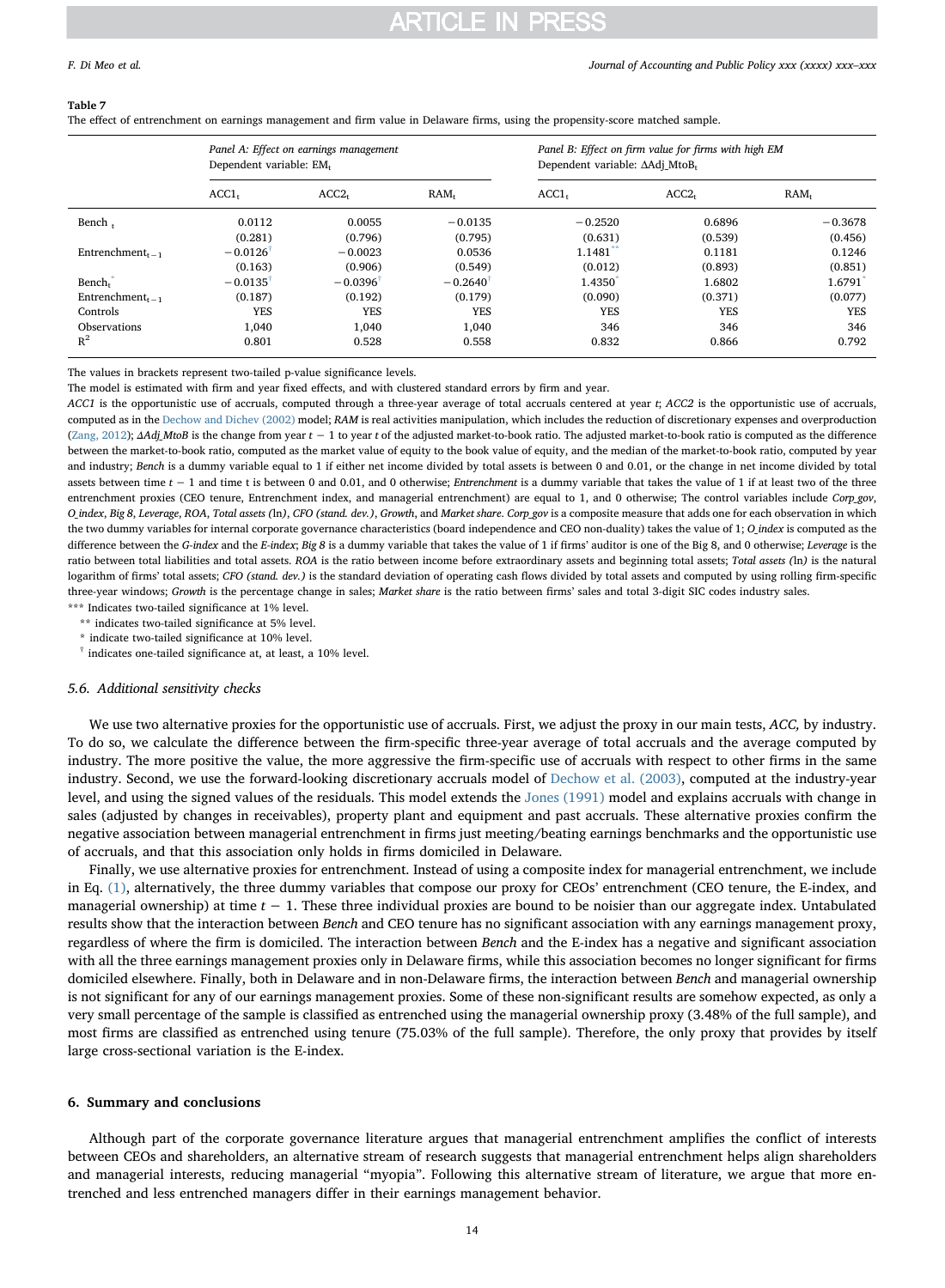#### F. Di Meo et al. *Journal of Accounting and Public Policy xxx (xxxx) xxx–xxx*

To examine these ideas, we study takeover deterrence mechanisms in the United States. Specifically, our research focuses on an empirical setting—firms incorporated in Delaware—that provides a unique context to study the effects of managerial entrenchment on firm decisions, including decisions about earnings management, because Delaware corporate law allowed managers to increase their protection against hostile takeovers and, therefore facilitated their extraction of shareholder rents.

In this setting, we show that, when there are incentives to manipulate earnings, such as meeting or marginally beating earnings benchmarks, more entrenched CEOs are less likely to engage in an opportunistic use of accruals and in real activities manipulation to achieve financial reporting goals. We also show that the opportunistic use of accruals and real earnings management in firms just meeting/beating earnings benchmarks are less detrimental to firm value if managers are more entrenched. This result supports the argument that more entrenched CEOs, being less pressured by capital markets and other stakeholders, are likely to manage reported earnings in a way that is more informative and less detrimental for shareholders.

By examining different institutional contexts, our findings also have clear public policy implications. In particular, we compare firms domiciled in Delaware with firms domiciled elsewhere and we find that the effects of entrenchment in reducing earnings management and in increasing firm value only hold in Delaware. These results suggest that corporate laws that allow managers to isolate from external takeover threats through the implementation of different entrenchment measures may have favorable effects on shareholder wealth. Overall, our results show that entrenchment is not always detrimental for shareholders' interests, and that it leads to less myopic managerial behavior in the form of reduced accruals-based and real earnings management to meet or beat earnings targets.

### Acknowledgement

We acknowledge financial contribution from the Spanish Ministry of Science and Innovation, grants ECO2016-77579 and ECO2013-48328, Ministry of Economy, Industry and Competitiveness, grant ECO2012-34734, and from the CAM-UC3M, grant CCG10-UC3M/HUM-4760 and H2015/HUM-3417, INNCOMCON-CM. We thank Beatriz Garcia Osma, Araceli Mora, Diego Prior, Josep Tribo, Marco Trombetta, as well as seminar participants at Universitat Autònoma de Barcelona, Universidad Carlos III de Madrid, EAA 27th Doctoral Colloquium in Accounting, 34th Annual Conference of the European Accounting Association, 2011 American Accounting Association Annual Meeting, and IX Workshop on Empirical Research in Financial Accounting for comments and suggestions.

#### References

- [Ambrose, B., Megginson, W., 1992. The role of as set structure, ownership structure, and takeover defenses in determining acquisition likelihood. J. Finan. Quant.](http://refhub.elsevier.com/S0278-4254(17)30064-9/h0005) [Anal. 27 \(4\), 575](http://refhub.elsevier.com/S0278-4254(17)30064-9/h0005)–589.
- <span id="page-14-17"></span>Armstrong, C.A., Jagolinzer, A.D., Larcker, D.F., 2010. Chief executive offi[cer equity incentives and accounting irregularities. J. Account. Res. 48 \(2\), 225](http://refhub.elsevier.com/S0278-4254(17)30064-9/h0010)–271.
- [Athanasakou, V., Strong, N.C., Walker, M., 2011. The market reward for achieving analyst earnings expectations: does managing expectations or earnings management](http://refhub.elsevier.com/S0278-4254(17)30064-9/h0015) [matter? J. Business Finan. Account. 38, 58](http://refhub.elsevier.com/S0278-4254(17)30064-9/h0015)–94.

<span id="page-14-15"></span><span id="page-14-5"></span>[Ayers, B.C., Jiang, J., Yeung, P.E., 2006. Discretionary accruals and earnings management: an analysis of pseudo earnings targets. Account. Rev. 81 \(3\), 617](http://refhub.elsevier.com/S0278-4254(17)30064-9/h0020)–652. [Barth, M.E., Elliott, J.A., Finn, M., 1999. Market rewards associated with increasing earnings patterns. J. Account. Res. 37 \(2\), 387](http://refhub.elsevier.com/S0278-4254(17)30064-9/h0025)–414.

- <span id="page-14-8"></span>[Barton, J., Simko, P.J., 2002. The balance sheet as an earnings management constraint. Account. Rev. 77, 1](http://refhub.elsevier.com/S0278-4254(17)30064-9/h0030)–27.
- <span id="page-14-6"></span>[Bartov, E., Givoly, D., Hayn, C., 2002. The rewards to meeting or beating earnings expectations. J. Account. Econ. 33 \(2\), 173](http://refhub.elsevier.com/S0278-4254(17)30064-9/h0035)–204.
- <span id="page-14-11"></span>[Bascle, G., 2008. Controlling for endogeneity with instrumental variables in strategic management research. Strat. Organ. 6 \(3\), 285](http://refhub.elsevier.com/S0278-4254(17)30064-9/h0040)–327.
- <span id="page-14-0"></span>Bebchuk, L., Cohen, A., 2003. Firms' [decisions where to incorporate. J. Law Econ. 66, 383](http://refhub.elsevier.com/S0278-4254(17)30064-9/h0045)–425.

<span id="page-14-10"></span>[Bebchuk, L., Cohen, A., Ferrell, A., 2009. What matters in corporate governance? Rev. Finan. Stud. 22 \(2\), 783](http://refhub.elsevier.com/S0278-4254(17)30064-9/h0050)–827.

- <span id="page-14-13"></span>[Bens, D., Nagar, V., Wong, M.H.F., 2002. Real investment implications of employee stock option exercises. J. Account. Res. 40 \(2\), 359](http://refhub.elsevier.com/S0278-4254(17)30064-9/h0055)–393.
- <span id="page-14-14"></span>[Berger, P., Ofek, E., 1995. Diversi](http://refhub.elsevier.com/S0278-4254(17)30064-9/h0060)fication's effect on firm value. J. Finan. Econ. 37, 39–65.
- <span id="page-14-1"></span>[Berger, P., Ofek, E., Yermack, D.L., 1997. Managerial entrenchment and capital structure decisions. J. Finan. 52 \(4\), 1411](http://refhub.elsevier.com/S0278-4254(17)30064-9/h0065)–1438.
- <span id="page-14-3"></span>[Bhojraj, S., Hribar, P., Picconi, M., McInnis, J., 2009. Making sense of cents: an examination of](http://refhub.elsevier.com/S0278-4254(17)30064-9/h0070) firms that marginally miss or beat analyst forecasts. J. Finan. 64 (5), 2361–[2388.](http://refhub.elsevier.com/S0278-4254(17)30064-9/h0070)
- [Boone, J.P., Khurana, I.P., Raman, K.K., 2010. Do the Big 4 and the second-tier](http://refhub.elsevier.com/S0278-4254(17)30064-9/h0075) firms provide audits of similar quality? J. Account. Public Policy 29, 330–352. [Brown, L.D., Caylor, M.L., 2005. A temporal analysis of quarterly earnings thresholds: propensities and valuation consequences. Account. Rev. 80 \(2\), 423](http://refhub.elsevier.com/S0278-4254(17)30064-9/h0080)–440.
- [Brown, L.D., Higgins, H.N., 2001. Managing earnings surprises in the US versus 12 other countries. J. Account. Public Policy 20, 373](http://refhub.elsevier.com/S0278-4254(17)30064-9/h0085)–398.
- [Bryant-Kutcher, L., Yan Peng, E., Weber, D.P., 2013. Regulating the timing of disclosure: insights from the acceleration of 10-K](http://refhub.elsevier.com/S0278-4254(17)30064-9/h0090) filing deadlines. J. Account. Public [Policy 32, 475](http://refhub.elsevier.com/S0278-4254(17)30064-9/h0090)–494.
- [Burgstahler, D., Chuk, E., 2015. Do scaling and selection explain earnings discontinuities? J. Account. Econ. 60 \(1\), 168](http://refhub.elsevier.com/S0278-4254(17)30064-9/h0095)–186.
- <span id="page-14-4"></span>Burgstahler, [D., Dichev, I., 1997. Earnings management to avoid earnings decreases and losses. J. Account. Econ. 24 \(1\), 99](http://refhub.elsevier.com/S0278-4254(17)30064-9/h0100)–126.
- [Burgstahler, D., Eames, M., 2003. Earnings management to avoid losses and earnings decreases: are analysts fooled? Contemp. Account. Res. 20 \(2\), 253](http://refhub.elsevier.com/S0278-4254(17)30064-9/h0105)–294.
- [Burgstahler, D., Eames, M., 2006. Management of earnings and analysts' forecasts to achieve zero and small positive earnings surprises. J. Business Finance Account. 33](http://refhub.elsevier.com/S0278-4254(17)30064-9/h0110) (5–[6\), 633](http://refhub.elsevier.com/S0278-4254(17)30064-9/h0110)–652.
- <span id="page-14-12"></span>[Byrd, J.W., Hickman, K.H., 1992. Do outside directors monitor managers? Evidence from tender o](http://refhub.elsevier.com/S0278-4254(17)30064-9/h0115)ffer bids. J. Financ. Econ. 32 (2), 195–221.
- Chen, J.Z., L. Rees, K. Sivaramakrishna, 2016. Are all benchmark beaters treated the same? Accrual-based versus real earnings management. Working paper (University of Colorado at Boulder).

[Chen, L., Krishnan, G., Pevzner, M., 2012. Pro forma disclosures, audit fees, and auditor resignations. J. Account. Public Policy 31, 237](http://refhub.elsevier.com/S0278-4254(17)30064-9/h0125)–257.

Cheng, M., Dhaliwal, D., Zhang, Y., 2013. Does investment effi[ciency improve after the disclosure of material weaknesses in internal control over](http://refhub.elsevier.com/S0278-4254(17)30064-9/h0130) financial reporting? [J. Account. Econ. 56 \(1\), 1](http://refhub.elsevier.com/S0278-4254(17)30064-9/h0130)–18.

<span id="page-14-7"></span>[Cohen, D., Dey, A., Lys, T., 2008. Real and accrual-based earnings management in the pre- and post- Sarbanes Oxley period. Account. Rev. 83 \(3\), 757](http://refhub.elsevier.com/S0278-4254(17)30064-9/h0145)–787.

<span id="page-14-16"></span><span id="page-14-9"></span>[Cohen, D.A., Zarowin, P., 2010. Accrual-based and real earnings management activities around seasoned equity o](http://refhub.elsevier.com/S0278-4254(17)30064-9/h0150)fferings. J. Account. Econ. 50 (1), 2–19.

<span id="page-14-2"></span>[Coughlan, A.T., Schimdt, R.M., 1985. Executive compensation, management turnover, and](http://refhub.elsevier.com/S0278-4254(17)30064-9/h0155) firm performance: an empirical investigation. J. Account. Econ. 7, 43–66. [Daines, R., 2001. Does Delaware law improve](http://refhub.elsevier.com/S0278-4254(17)30064-9/h0160) firm value? J. Finan. Econ. 62, 525–558.

[Claessens, S., Djankov, S., Fan, J.P.H., Lang, L.H.P., 2002. Disentangling the incentive and entrenchment e](http://refhub.elsevier.com/S0278-4254(17)30064-9/h0135)ffects of large shareholdings. J. Finan. 57 (6), 2741–2771. [Clatworthy, M.A., Peel, M.J., 2013. The impact of voluntary audit and governance characteristics on accounting errors in private companies. J. Account. Public Policy](http://refhub.elsevier.com/S0278-4254(17)30064-9/h0140) [32, 1](http://refhub.elsevier.com/S0278-4254(17)30064-9/h0140)–25.